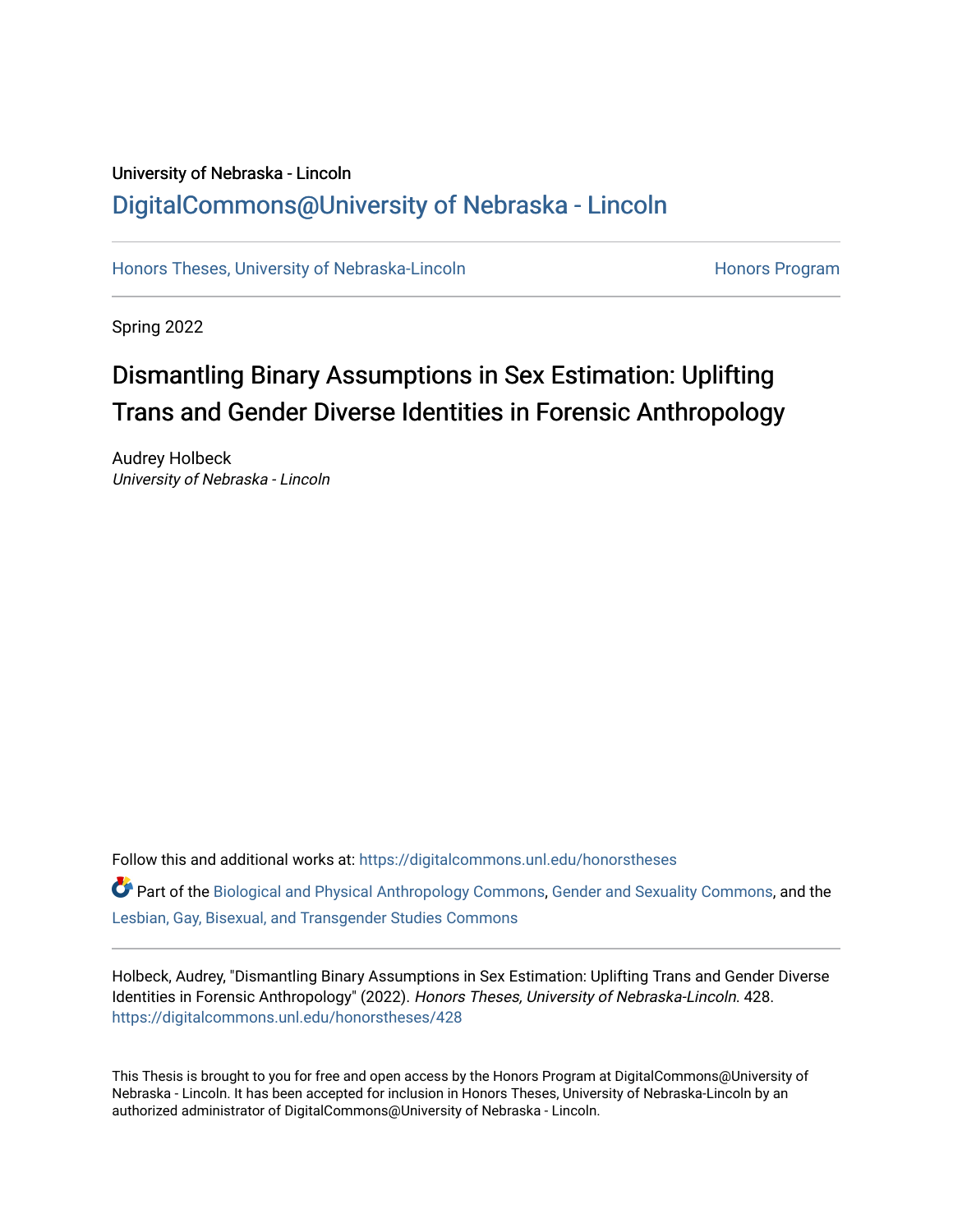# DISMANTLING BINARY ASSUMPTIONS IN SEX ESTIMATION: Uplifting Trans and Gender Diverse Identities in Forensic Anthropology

An Undergraduate Honors Thesis Submitted in Partial fulfillment of University Honors Program Requirements University of Nebraska-Lincoln

by

Audrey Holbeck, BA

Anthropology (Forensics Option), Sociology, Women's & Gender Studies

College of Arts and Sciences

March 11, 2022

Faculty Mentors:

Dr. William Belcher, PhD, Anthropology

Dr. Emily Kazyak, PhD, Sociology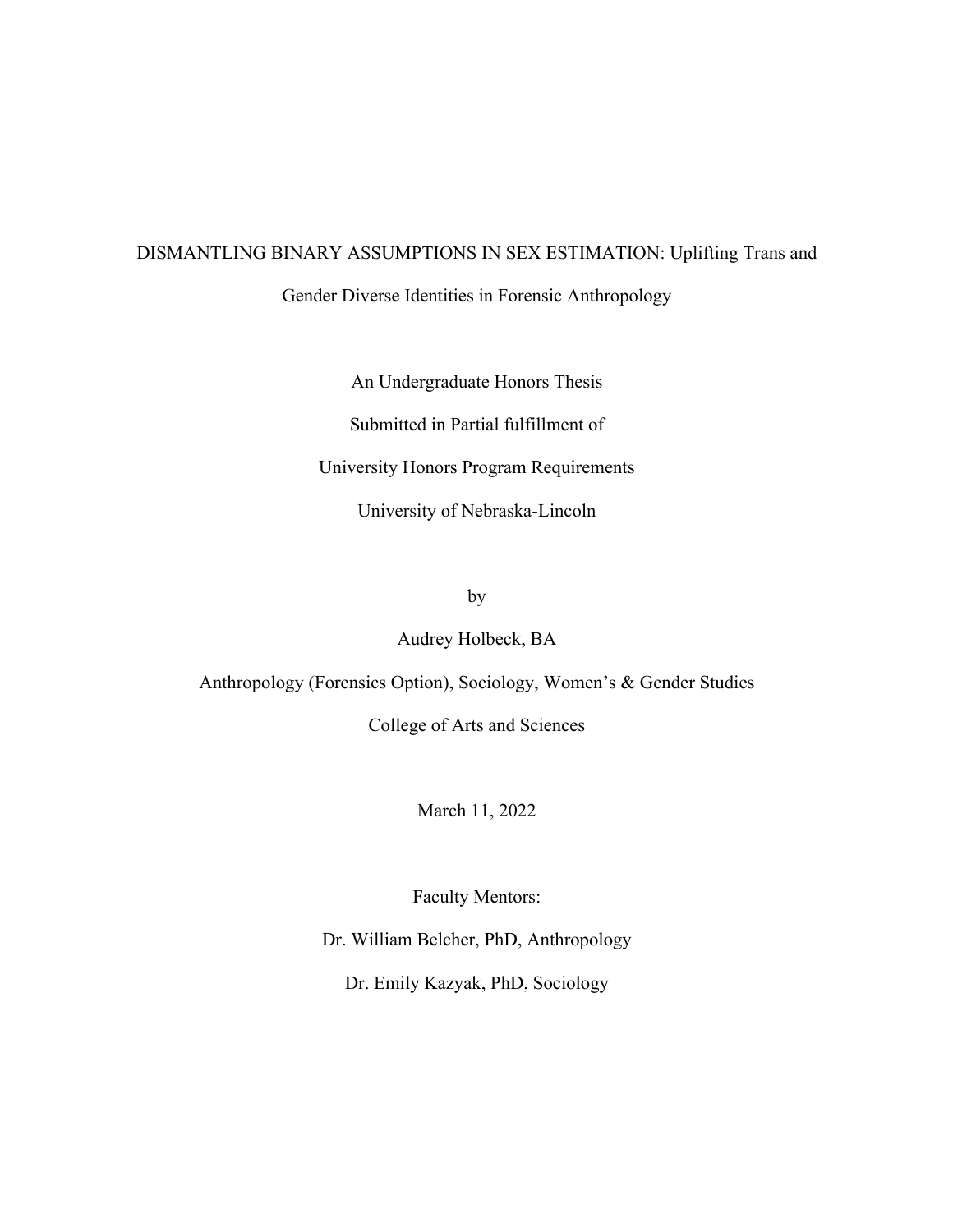#### **Abstract**

Forensic anthropology is a study within the field of physical anthropology that seeks to apply osteological expertise to legal and criminal situations. One of a forensic anthropologists' most important jobs is to build a biological profile, consisting of age, biological sex, stature, and ancestry, in correspondence to an unidentified decedent. As we enter the third decade of the 21st century, instances of violence against trans and gender non-conforming individuals are unfortunately prominent, however, there has also been more awareness shed on trans activism. Trans individuals are at a higher risk of being victims of violent crime, and thus, forensic anthropologists have a duty to be both familiar with these trends, as well as adjust our behaviors to be better allies. Forensic anthropologists have no way of discerning gender from the bones of an individual. However, they can attempt to estimate sex through metric and morphological analyzations of the pelvis and cranium and apply those to a spectrum ranging from female to male. It is vital that we value the cross-impact that culture and biology have on one another. Through exploration of methods used with the pelvis and crania, as well as application of queer theories and practices, I establish an understanding of how sex is conceptualized by forensic anthropologists. By applying gender studies and feminist understandings of the sex and gender spectrums to the methods used for sex estimation, I analyze the issues within sex estimation and the possible directions for future integration of gender diversity in forensic anthropology.

**Key Words:** Forensic Anthropology, Transgender, Non-Binary, Gender Diversity, Sex Estimation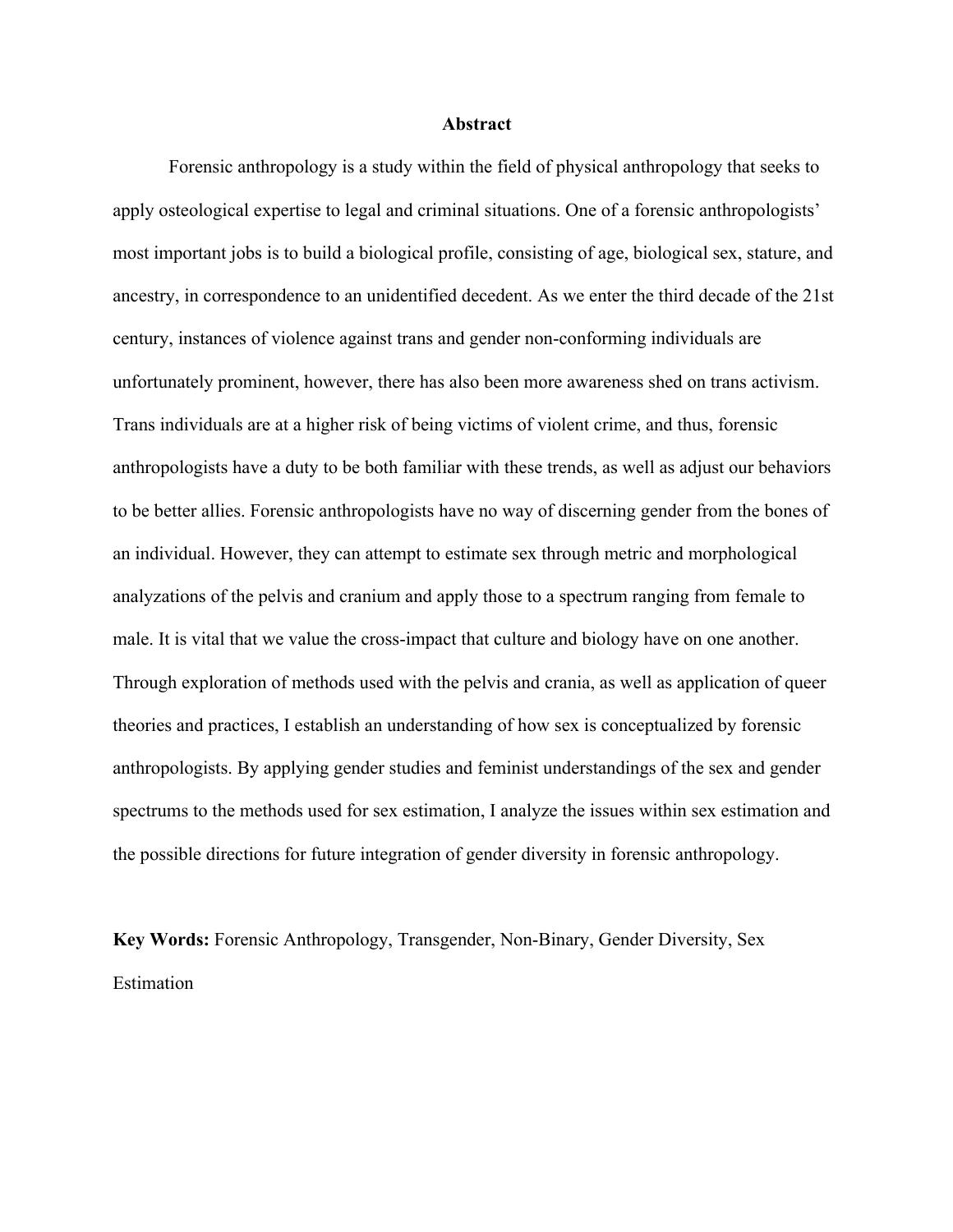| Section 2: Considerations When Applying Sex and Gender to Forensic Anthropology8 |                 |
|----------------------------------------------------------------------------------|-----------------|
|                                                                                  |                 |
|                                                                                  |                 |
|                                                                                  |                 |
|                                                                                  |                 |
|                                                                                  |                 |
|                                                                                  |                 |
|                                                                                  |                 |
|                                                                                  |                 |
|                                                                                  |                 |
|                                                                                  |                 |
|                                                                                  |                 |
| <b>Current Practices/Guidelines </b>                                             | $\overline{20}$ |
|                                                                                  |                 |
|                                                                                  |                 |
| $\label{eq:regret} {\it References.}}.30$                                        |                 |

### **Table of Contents**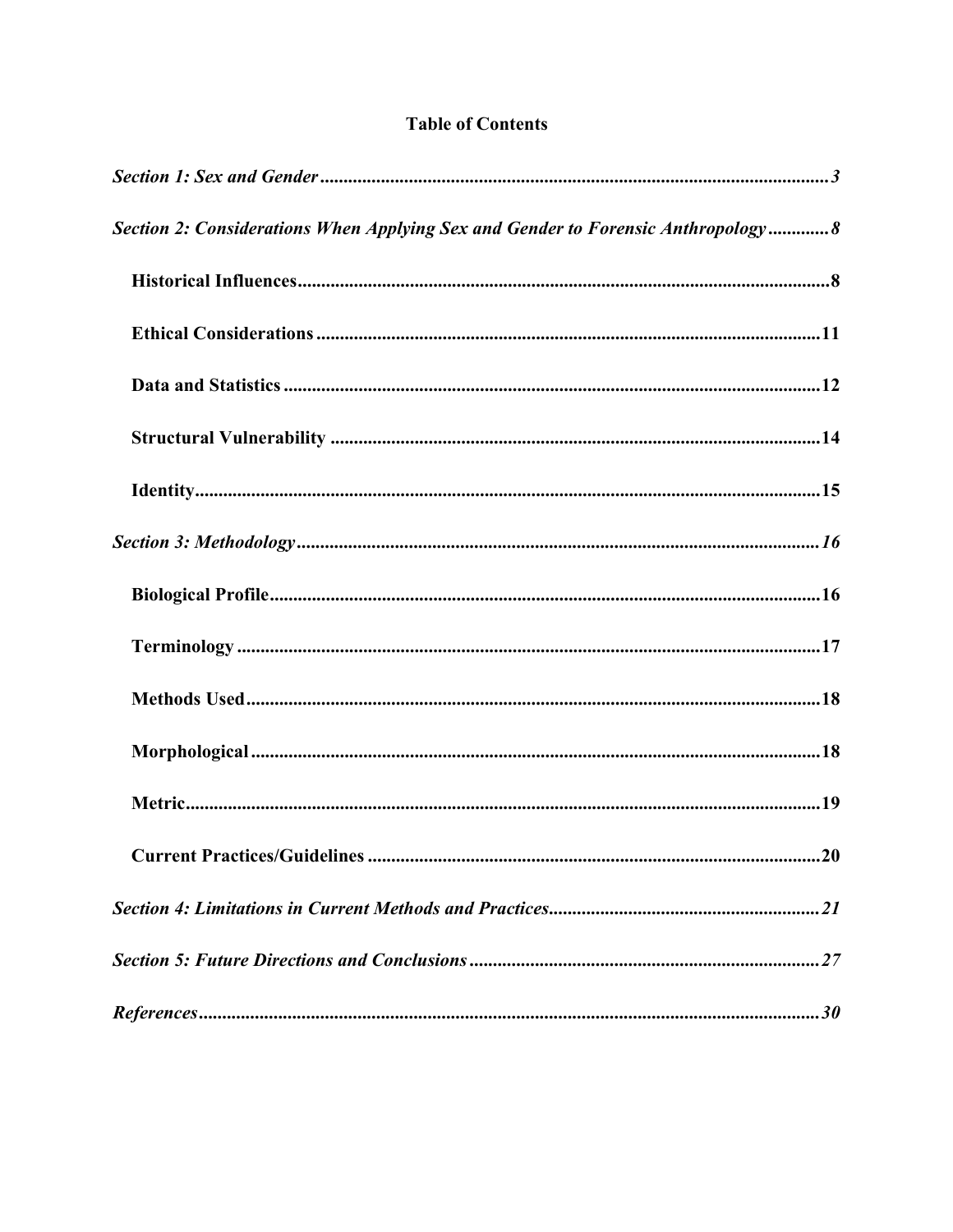### **DISMANTLING BINARY ASSUMPTIONS IN SEX ESTIMATION: Uplifting Trans and Gender Diverse Identities in Forensic Anthropology**

A forensic anthropologist's job is often to ascribe identity when faced only with biological reality. The human condition posits that our biologies and identities interact in complex and unique ways, illustrating the myriad of variation and diversity amongst our species, including cultural, individual self-identity, and biological diversity. A forensic anthropologist, when faced with unidentified human remains, must build a biological profile, to identify how this individual may have been perceived in life. The goal is that these estimations can reflect the decedent's characteristics and start the process of identification. The facets of this biological profile: ancestry, sex, stature, and age, are estimations and clearly do not always reflect the identity of the individual, most importantly in sex estimation. Nowhere is this more pertinent than in cases of gender-diverse unidentified individuals, who have likely already faced adversity and heightened risk in life and face potential misidentification and discrimination in death. It is our duty to respect and uplift these individuals' identities to the best of our ability, whether that be adjusting our processes of sex estimation and personal biases, as well as continue to ask ourselves (and each other) how gender and sex manifest in humans and whether revealing this is necessary in the realms of identification.

The rift between the previously presumed synonymous sex and gender has been well documented but continues to draw interest and impact the society around us. Sex, in a biological sense, describes the hormonal, chromosomal, and morphological appearance of sexual dimorphism amongst humans. Colloquially, sex has been categorized into two binary identifications (male/female); however, the scientific community at large supports the fact that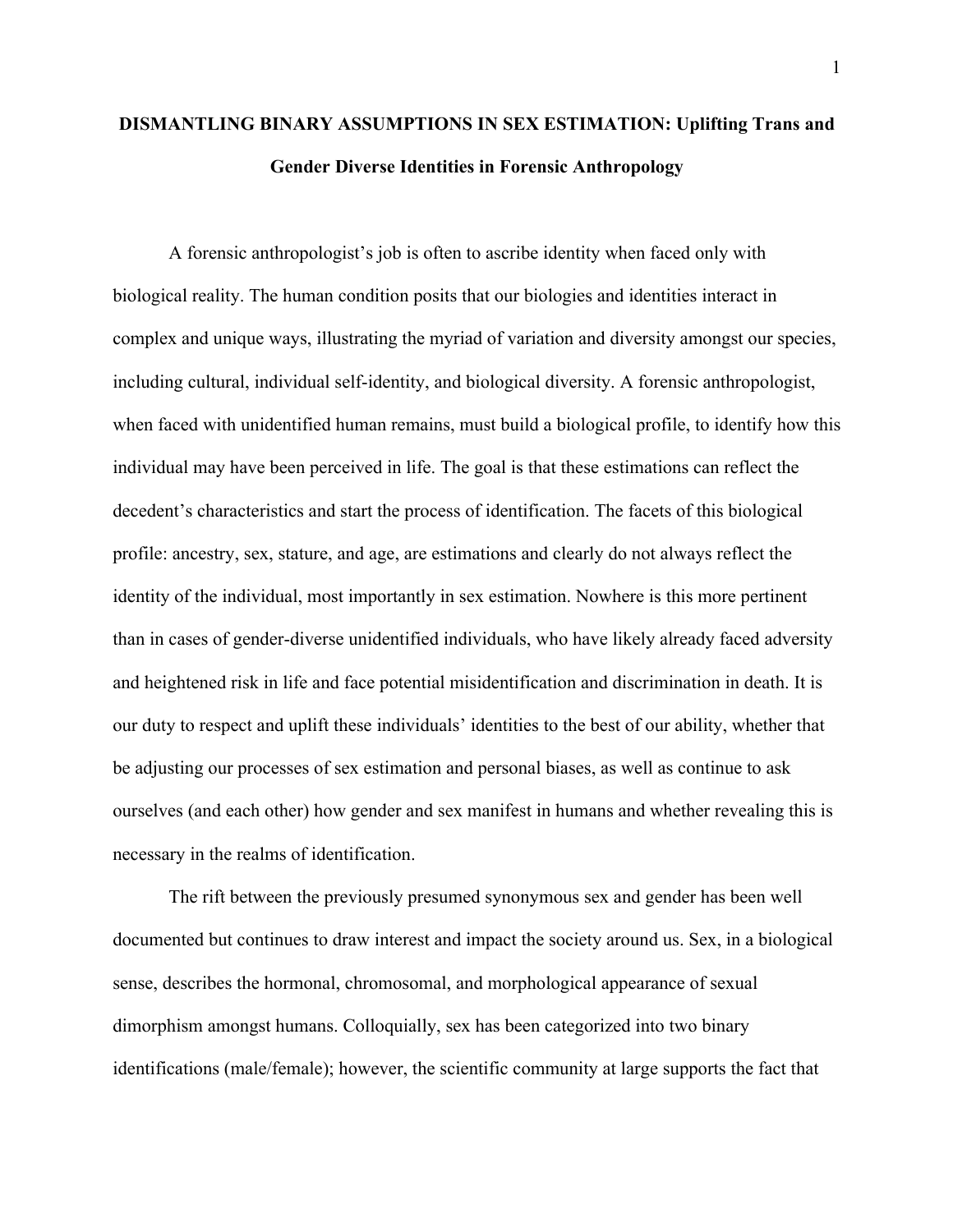these sex differences lie on a spectrum, resulting in many different assortments of sex characteristics. For so long, sex has been conflated with gender, as that binary sex identification is translated by the socializers in a child's life into expressions of masculine and feminine, causing the child to internalize and associate with a certain gender identity. Though this social association between sex and gender is fostered by the social control agents, it is not definitive, and many individuals (old and young) find that their gender identity and the biological sex which they were ascribed do not match. Gender diversity encompasses the existence of those who do not exist within our traditional binary categories of gender/sex and are thus referred to as transgender, gender nonconforming, or non-binary.

Forensic anthropologists are not necessarily concerned with objective truth, rather making estimations based on the skeletal material with the goal of identification, which can vary on a case-by-case basis. We must work within the categories available to make these identifications, based off the data we discern from the skeletal material. Once remains have been noted as being osseous and human, forensic anthropologist establishes a biological profile of four phenotypic factors through analysis. However, these factors are not mutually exclusive, and sometimes exist as parameters for the other factors. Estimation of biological sex is one of these factors, often being the first to be explored. The categories utilized in sex estimation exist on a 5 point spectrum ranging from gracile to robust, which is translated to female to male, with inconclusive occupying the median. The characteristics that inform this estimation are gleaned, primarily, from the crania and pelvis (though long bones can be used) via morphological and metric methods.

For this research, I seek to explore the methods employed in forensic anthropology for sex estimation, and wager whether these methods are able to grasp the complexity of the human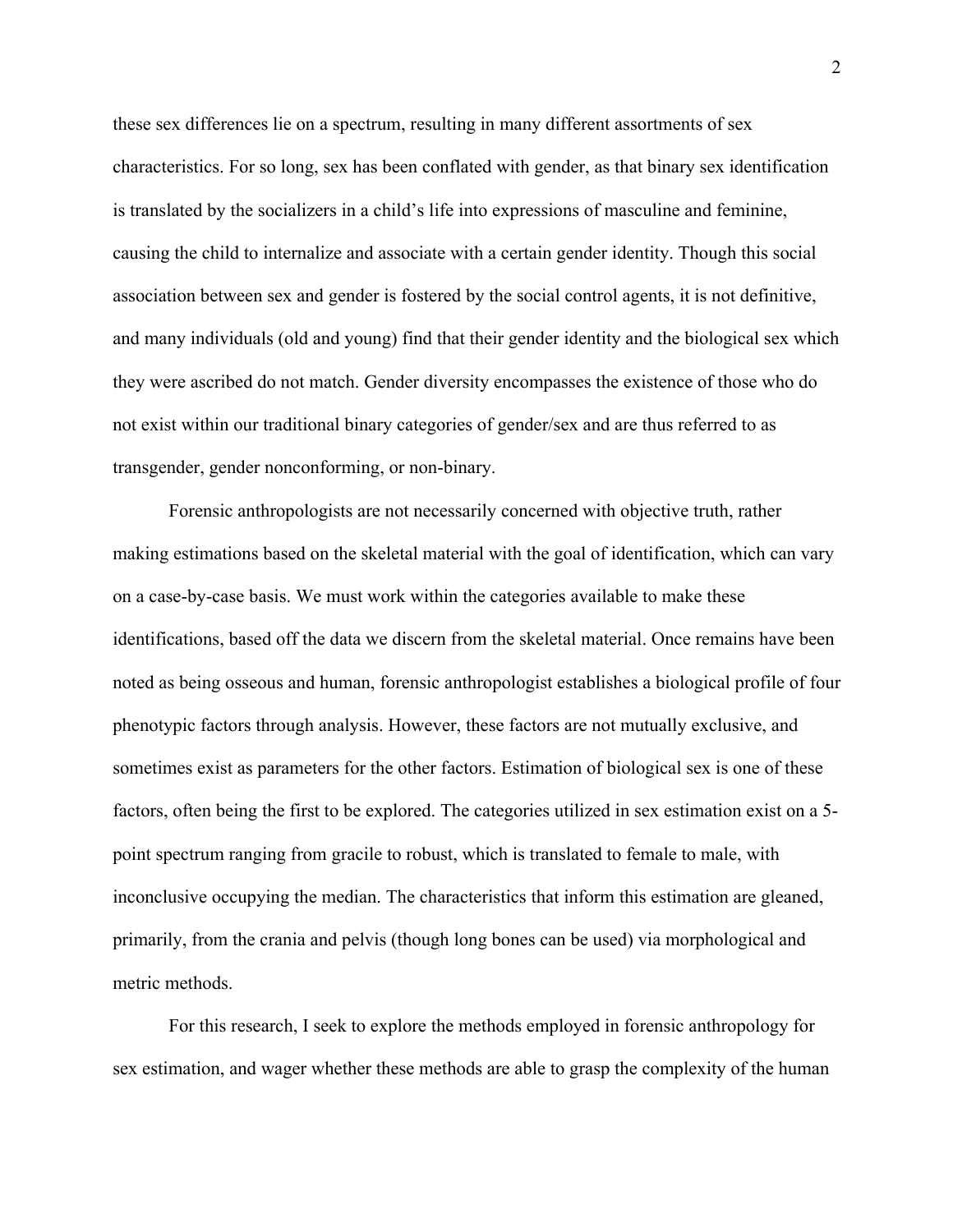sex continuum, to arrive at a conclusion on the necessity of integrating queer perspectives in this field. This research question is propelled by a passion for trans activism and inclusion in forensic anthropology, so that we may better uplift and support this community by matching our identifications to personal identity. The trans community is a vital demographic in forensics given the disproportionate rates of violence, hate, and discrimination they've faced historically and currently. In a constantly evolving world, a field concerned with the identities of modern humans must be willing and able to readjust itself to reflect the diversity of the society it is serving.

#### **Section 1: Sex and Gender**

Defining sex and gender can be a difficult task to accomplish but is necessary when exploring the topics in research or scientific writing. Sex and gender are not synonymous, and most people (even outside of academia) do not use the terms interchangeably (Pryzgoda & Chrisler, 2000). Rather, most people tend to correlate sex with biology and gender with social and cultural forces. Even though this distinction is present socially, sex and gender are not mutually exclusive, and can impact one another as well as vary across individuals. Language cannot always encapsulate how gender operates, in tandem with or regardless of sex. This explains why it is integral that authors in academia define their interpretations of sex and gender in the context of their work, to better address the scope of the project, and establish a framework of how sex and gender will be explored in accordance with their research. As an introduction as we explore these concepts more intimately, I will define sex and gender (and associated terms) as they exist in academic literature.

Sex is the set of biological characteristics that influence a biological sex assignment at birth (most often male/female, though deviation from these terms is possible). Gender, on the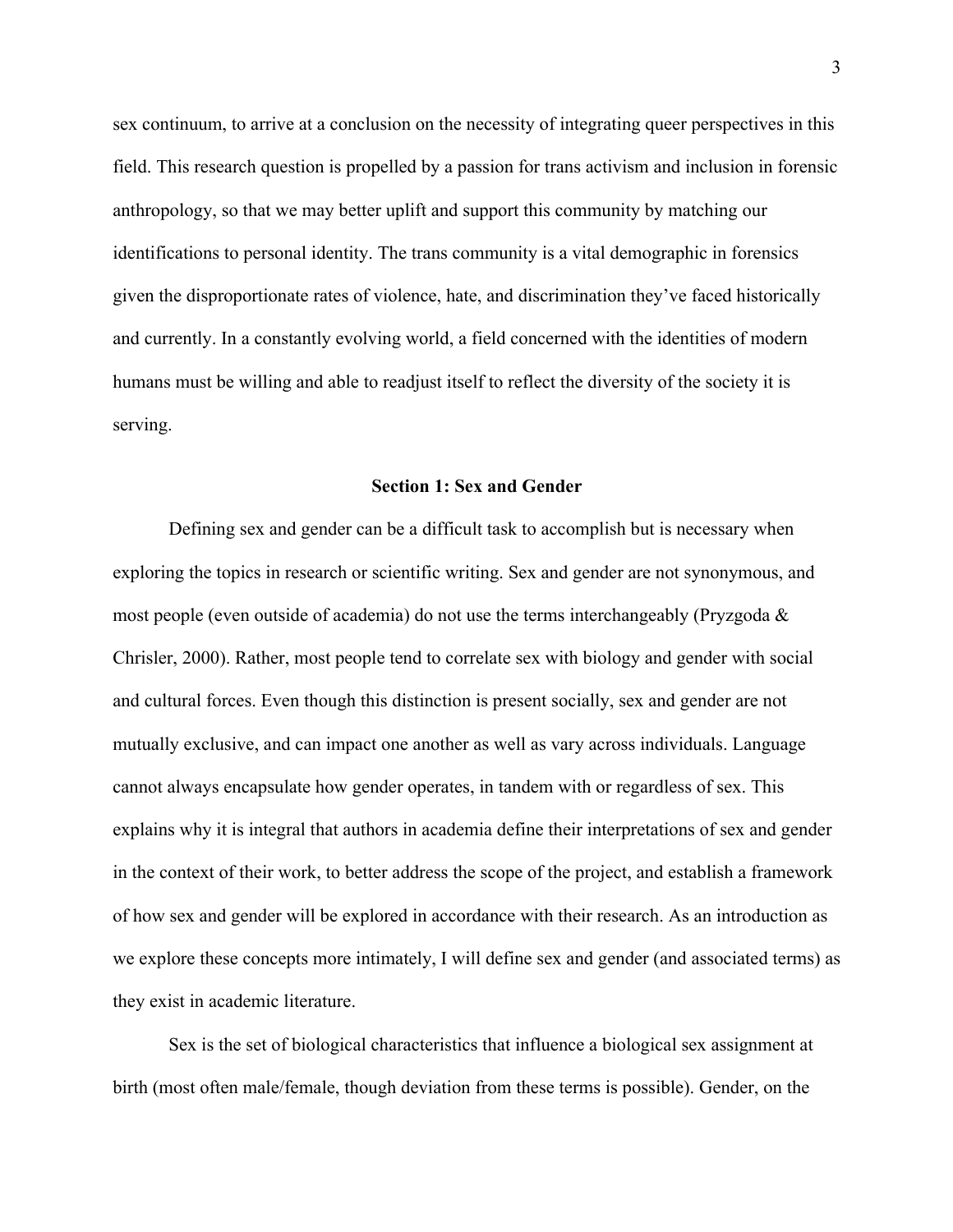other hand, refers to the roles, characteristics, and behaviors that have been associated with certain gender expressions, such as masculine and feminine, overtime. However, what does it mean to separate these ideas, and imply that one precedes the other? One such side effect is the assumption that sex is "natural" and without influence from society. Gender may be socially constructed, but so is sex. Some academics, such as Christine Delphy (1993), might posit that biology *itself* is socially influenced, as it is society's attempt at using tools to understand our own bodies and physical processes. If that is the case, then we cannot assume sex is the sole contributor to gender, as gender can contribute to sex.

Neither category, sex nor gender, are binary, even though social norms tend to paint them this way. Humans can exist across each spectrum in differing ways, creating more web-like interactions and presentations than binary. When a person does not feel as if their gender correlates to their assigned sex at birth, they can be described as "transgender". This umbrella term includes many different identities, including people who present in a more binary expression (masculine and feminine) and people who present more mutably or outside of our expectations for binary expression. Those who don't ascribe to that division are often described as non-binary or genderqueer, and their gender (or absence of gender) can manifest in many ways as well as change over time. People under this umbrella may socially transition but may also seek out medical transition through lifesaving interventions, such as hormone replacement therapy, facial feminization/masculinization surgery, and gender confirmation surgery. If the individual has gender dysphoria (described as the distress from the dissonance between body and mind in terms of gender), these medical interventions can help treat dysphoria and help match one's gender expression to their identity.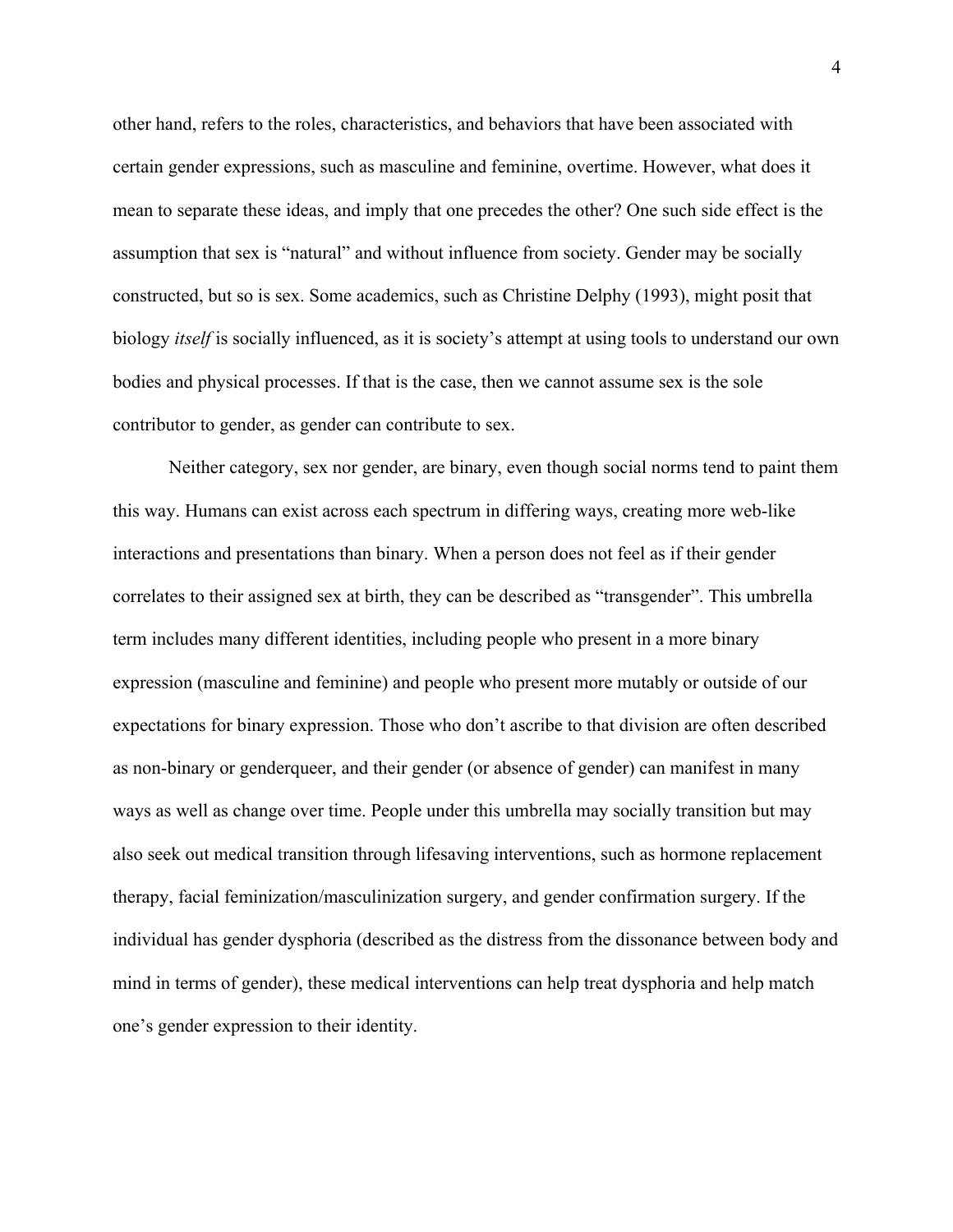Trans, non-binary, or gender diverse identities are not new by any means, and humans have existed outside of the gender binary for centuries, across cultures. Many cultures have specific terminology and roles dedicated to gender diverse people, such as two-spirit in certain Native American cultures (like the Diné). They were viewed as gifted and would hold positions of leadership in ceremonial practices, be caretakers and medical doctors, as well as aid in teaching economical skills (Shepard & Mayo, 2013). Outside of the Americas, we see gender diverse identities in the *serrers* of Kenya, *xaniths* in Oman, and Hjira in South Asia (such as India and Bangladesh) (Khan et al., 2009, p. 1). In the US, due to movements propelled by the Stonewall Riots, as well as better representation in media and online spaces, social norms are changing and making it slightly easier and safer to come out, but not nearly as safe and easy as it should be.

As Anne Fausto-Sterling says in "Why Sex is Not Binary": "Two sexes have never been enough to describe human variety" (2018). Sex is constantly evolving and shaping over one's life, from embryo to post-pubertal. Layers of biological presentations arise in differing ways, further differentiating us as humans. Because of this, sex is nearly impossible to distinguish definitively, as there is no "true" and universal meaning of sex, and meanings can differ amongst communities, generations, and individuals (Fausto-Sterling, 2018). As gender is concerned, the binary applies to expressions and behaviors we associate with how sex should be performed in society, whether that is connected to biological sex or not. Though the gender binary is influenced by the sex binary, it is not dependent on it. Given how vague and broad these supposed "binaries" are, we cannot use this dichotomous framework to describe and dictate how sex and gender operate. However, if we cannot use a binary framework, how else could we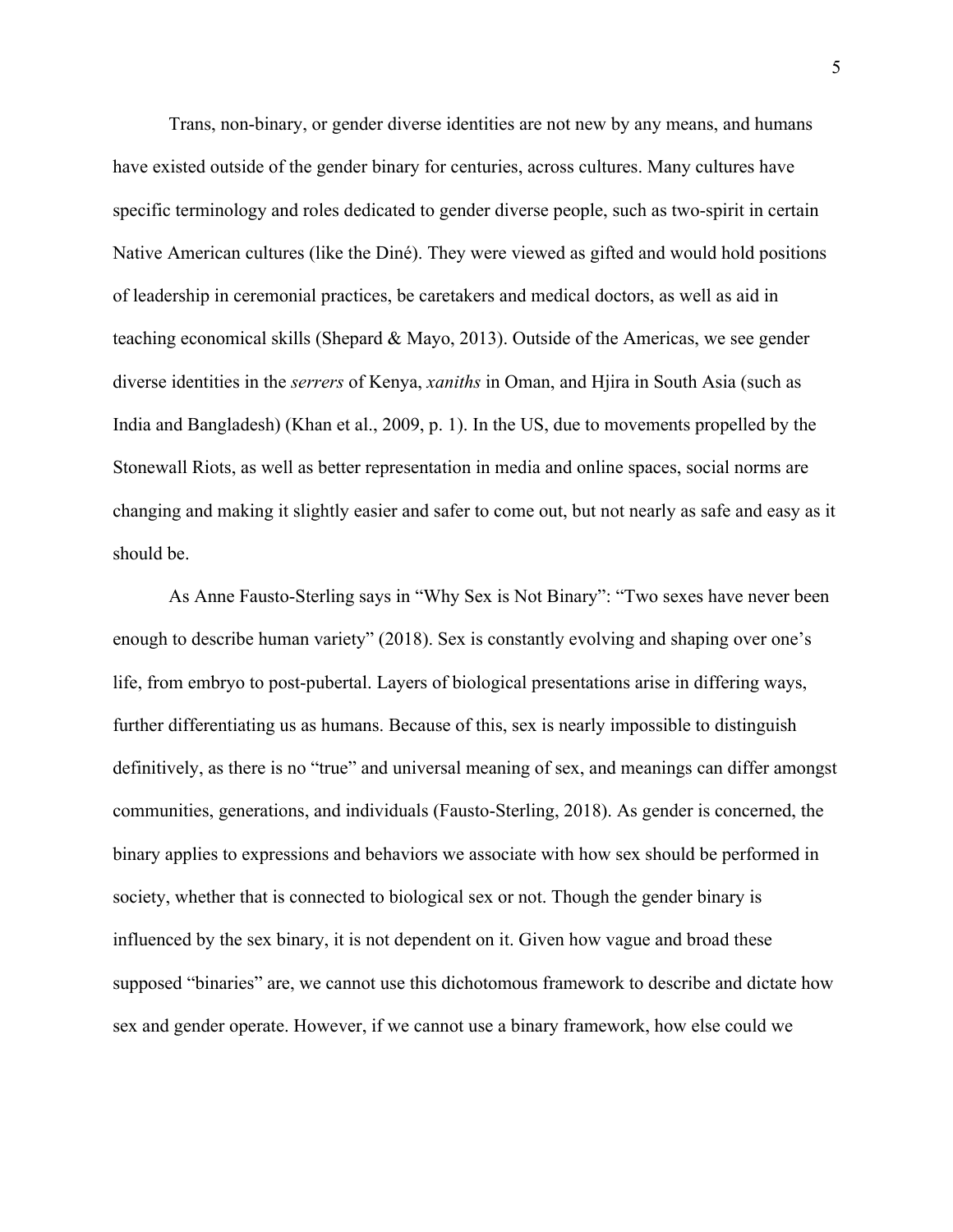frame these ideas? I'd posit that the answer is to view both sex and gender as a spectrum on a continuum.

Now that we've established how sex and gender exist on a continuum, we can better illustrate this through specifics. Sex cannot be defined by one measure, in fact, sex is a compilation of chromosomes, hormones, and genitals (Fausto-Sterling, 2018). This can be important from a forensic anthropological perspective since chromosomes and hormones (especially *in utero*) can impact the development of the bone, and thus secondary sex characteristics used for sex estimation. These, in conjunction, can affect how sexual dimorphism (difference of sex within species) presents in individuals across the spectrum. People who exist outside of the sex binary, meaning they may have diverse chromosomes, hormones, and/or genitals, are referred to as "intersex". In a medical context, many doctors and medical professionals will view ambiguous genitals or other intersex qualities as a medical issue, when there is no medical risk posed in most cases. Many doctors will perform sex assignment surgeries to infants and prescribe hormones and other care to re-affirm that assignment choice. Often, this decision is related mostly to phallus size (Kitzinger, 1999). This highlights the obvious influence of gender norms, misogyny, and societal impact in assigning sex. In this case, gender influence would precede sex assignment, uprooting the narrative that sex precedes gender and is without influence from societal and cultural forces. Intersex people sometimes have a more ambiguous gender identity or gender expression, but they also sometimes identify with binary gender (i.e., man and woman). This, of course, depends on the individual.

However, there are people who are not intersex and whose gender does not fall on the binary of masculine to feminine presentation, these people are referred to as non-binary or genderqueer. Non-binary is a broad umbrella term, and can describe a multitude of differing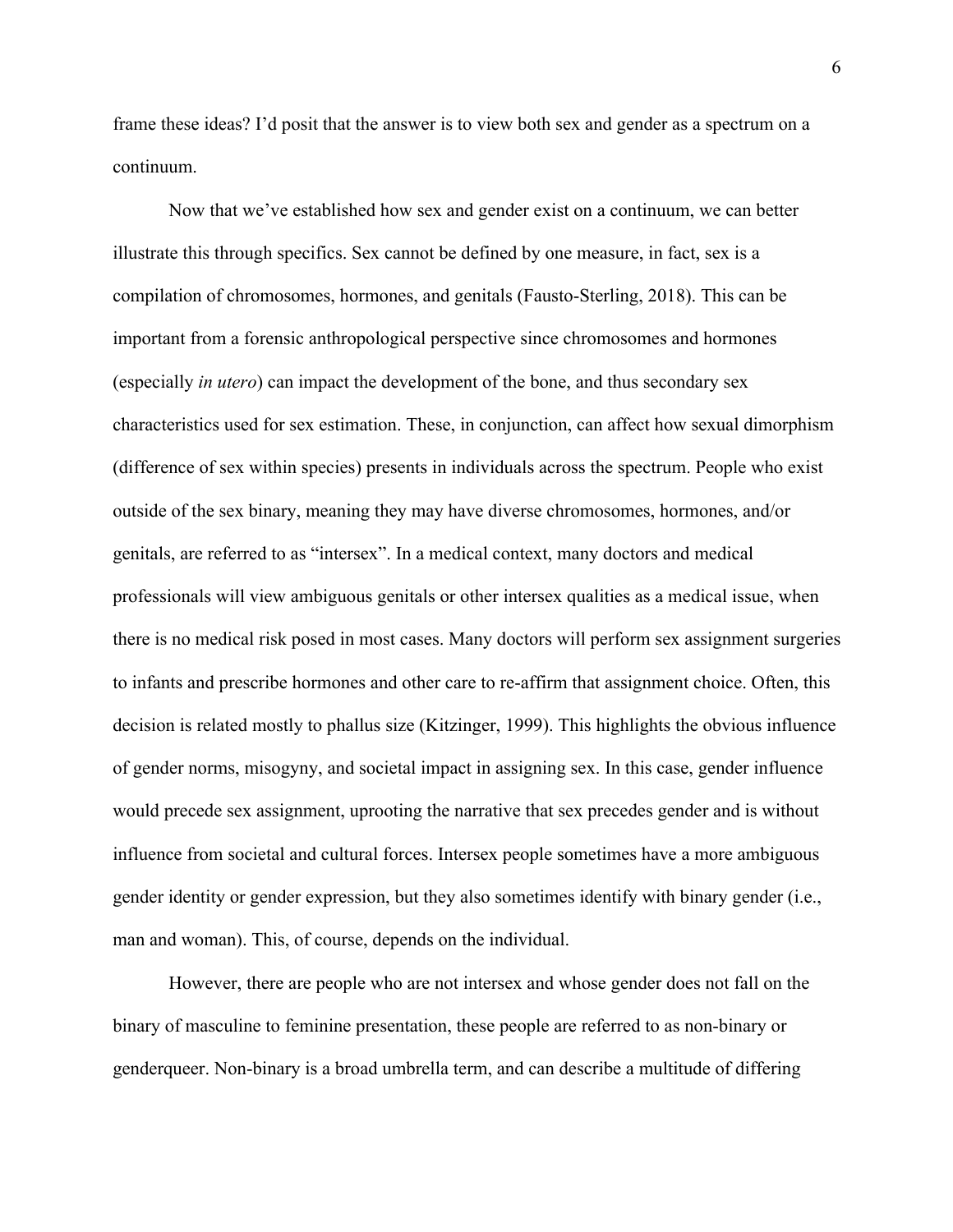ideas about gender identity (from absence of a gender to changing genders, etc.) (Richards et al., 2016). In addition to that, a person can express gender differently overtime, "A person's expression is not necessarily static and may be performed differently depending upon a variety of factors, including environmental context, comfort, and safety concerns" (Garofalo & Garvin, 2020). The word genderqueer arose in the 1990s to describe people "who share dis-identification with gender binaries" (Monro, 2019). The existence of these identities helps refute the binary's position in both biology and society.

Biological anthropology and cultural/social anthropology can occupy rather drastically different spaces, and sometimes fail to see the effects they have on one another. For example, social anthropologists may fail to understand how biology effects culture, and thus biological anthropologists may fail to apply socio-political frameworks to their work, therefore, "Sociocultural anthropologists have arguably been too introspective; biological anthropologists have not been reflexive enough" (Jones, 2014, p. 1). However, having a multidisciplinary approach is integral to being a good anthropologist and seeing things from a more broad and worldly perspective. In the case of gender diversity, and its impact on forensic identification, combining literature, knowledge and research around sex and gender in a cultural perspective with methods, beliefs, and practices in forensic anthropology, we can bridge the gap between biological and social perspectives. This way, we can offer a more nuanced, respectful, and understanding approach to identifying trans and non-binary individuals. Anthropologists have the potential to use their own knowledge to assist in this goal as, "…archaeologists' (and bioarchaeologists') identification of different ways to be human is crucial for debunking the universality and timelessness of binary models about socio-sexual lives" (Geller, 2019). It should be our prerogative to dismantle binary assumptions and practices within this field.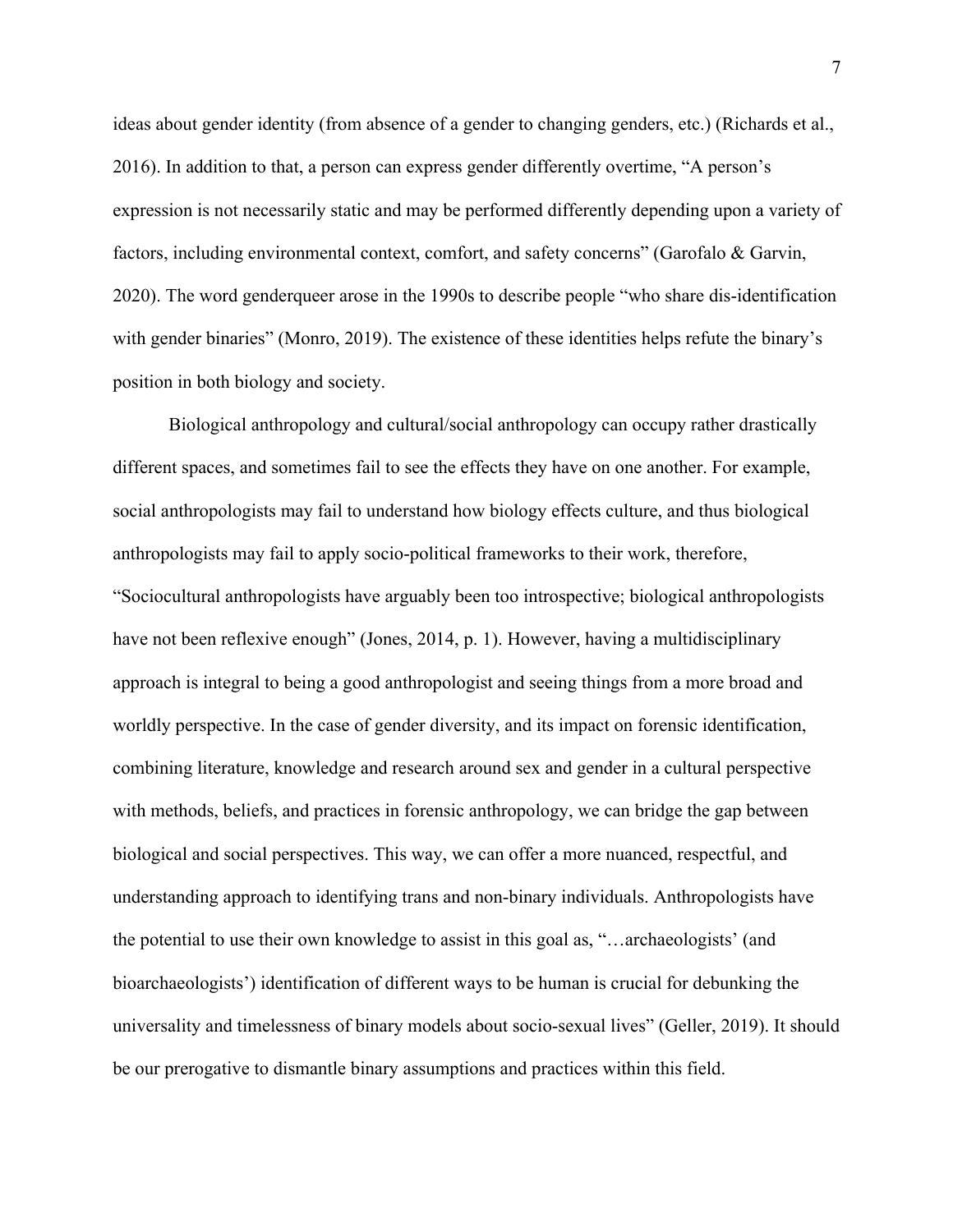## **Section 2: Considerations When Applying Sex and Gender to Forensic Anthropology Historical Influences**

An academic cannot be blind to the genesis of their field. From medicine to cultural studies, strides have been made without paying acknowledgement to the Black, Indigenous, and People of Color who were used to acquire this knowledge without adequate representation or consent. In addition, the collection of data from these communities was unethical, violent, and exploitative, and the application of that data reinforced racist, sexist, and xenophobic ideologies. This is especially true for anthropology, particularly physical anthropology, whose origins draw on offering "justifications for social inequality" (Blakey, 1987, p. 9). Ales Hrdlička, who founded both the *American Journal for Physical Anthropolog*y and the American Association of Physical Anthropology, was a proponent of eugenics, white supremacy and scientific racism and used his knowledge to justify acts of discrimination and inequality (Blakey, 1987, p. 10-3). Another early physical anthropologist, Franz Boas, was a vocal opponent of scientific racism, and, along with his student Ruth Benedict, offered a resolution to the American Anthropological Association (AAA) against the practice in 1938 (Blakey, 1987, p. 24). In the near century that's passed since that resolution, several advancements have been made to atone for our field's dark past, such as NAGPRA (Native American Graves Protection and Repatriation Act) in 1990, which pivots our goals towards repatriation and protection rather than the exploitive techniques used against indigenous people in the past.

Beliefs held by these early physical anthropologists were largely bio-deterministic: the idea that certain characteristics are present in-utero and/or are determined by genetics. Blakely  $(2021)$  suggests that bio-deterministic ideas have translated into the  $21<sup>st</sup>$  century under other forms and names. A bio-deterministic framework has often been used by people engaging in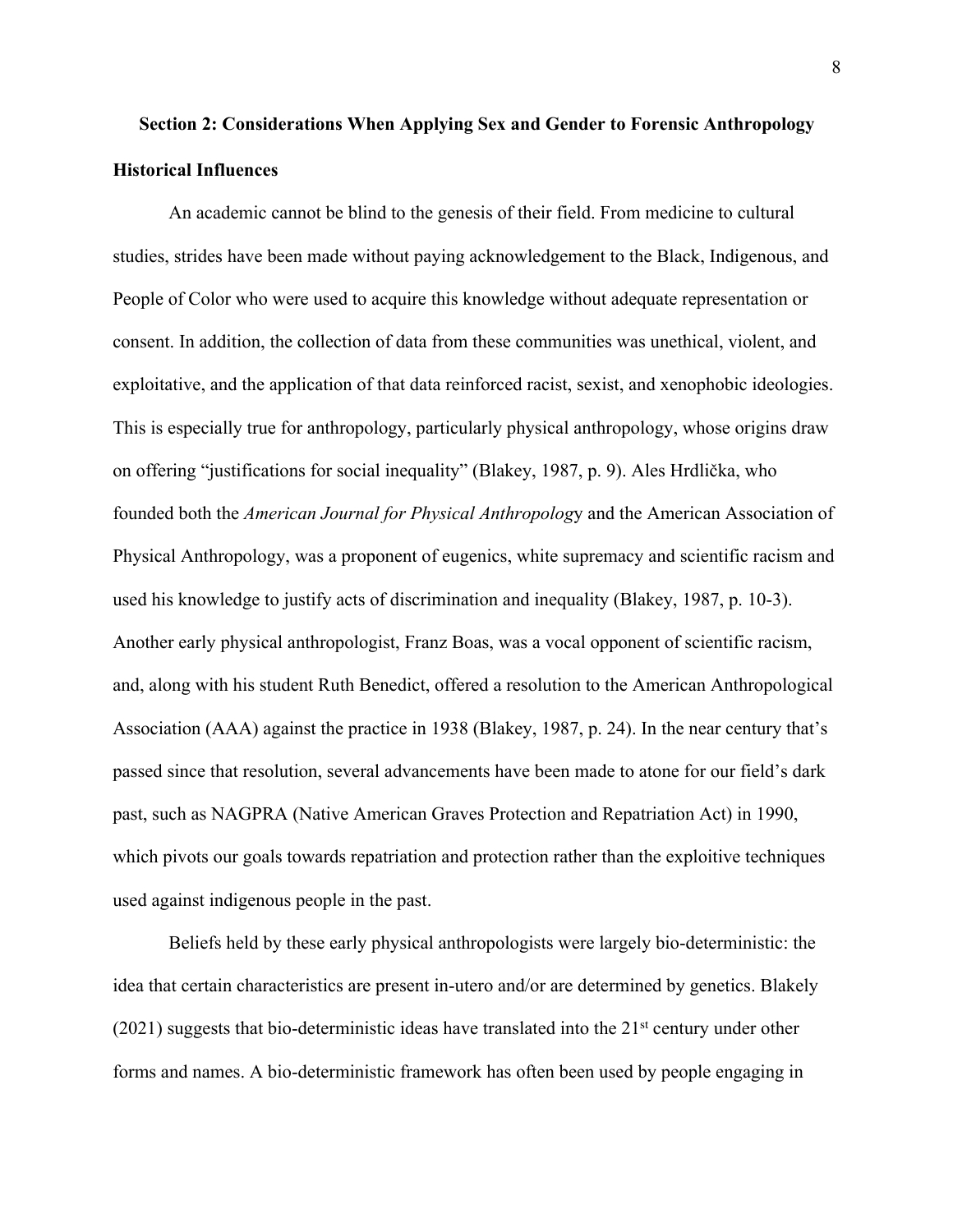transphobia and rejecting gender variance. Thus, we must avoid bio-determinism in all regards, from race to sex/gender. We must give weight to the multitude of intertwining factors that influence human variety, both biology and beyond. Acknowledgement of the mistakes made in the past to better uplift and represent marginalized people today is of utmost importance to anthropology. Blakey says of anthropologists, "…if they are to understand the meaning of their own work, must seek to understand the socio-political influences and applications of their chosen perspectives and analyses" (Blakey, 1987, p. 30), that they are both, "…tools of society and political actors" (p. 30). Therefore, we must apply an activist mindset to all areas of the field, so that we may serve those who need representation, closure, and attention and are often overlooked in societal structure.

The influence of historical events is not localized to specific discipline, extenuating circumstances have direct impacts in forensic anthropology's skeletal record. By creating a biological profile (or genetic) we are attempting to provide enough information to the public so that any family members, friends, or other related people can make the connection and help in identification. This is especially difficult in cases of unidentified, gender-diverse people from the 80s and early 90s, whose social networks were torn apart by the AIDs epidemic. The first case of HIV/AIDS was discovered in 1981, from which the epidemic increased throughout the 80s, peaked in the early 90s, and has since begun to decline ("HIV and AIDS", n.d.). By December 31, 2000, 448,060 had died from the virus ("HIV and AIDS", n.d.). In Queer culture, chosen family is a fundamental factor of social groups, since many Queer people do not have supportive biological families. During the AIDS epidemic, these families were torn apart, and the queer community at large lost so many lives it was devastating on both an individual and structural level. In addition to that, this was prior to the introduction of social media and electronic trails of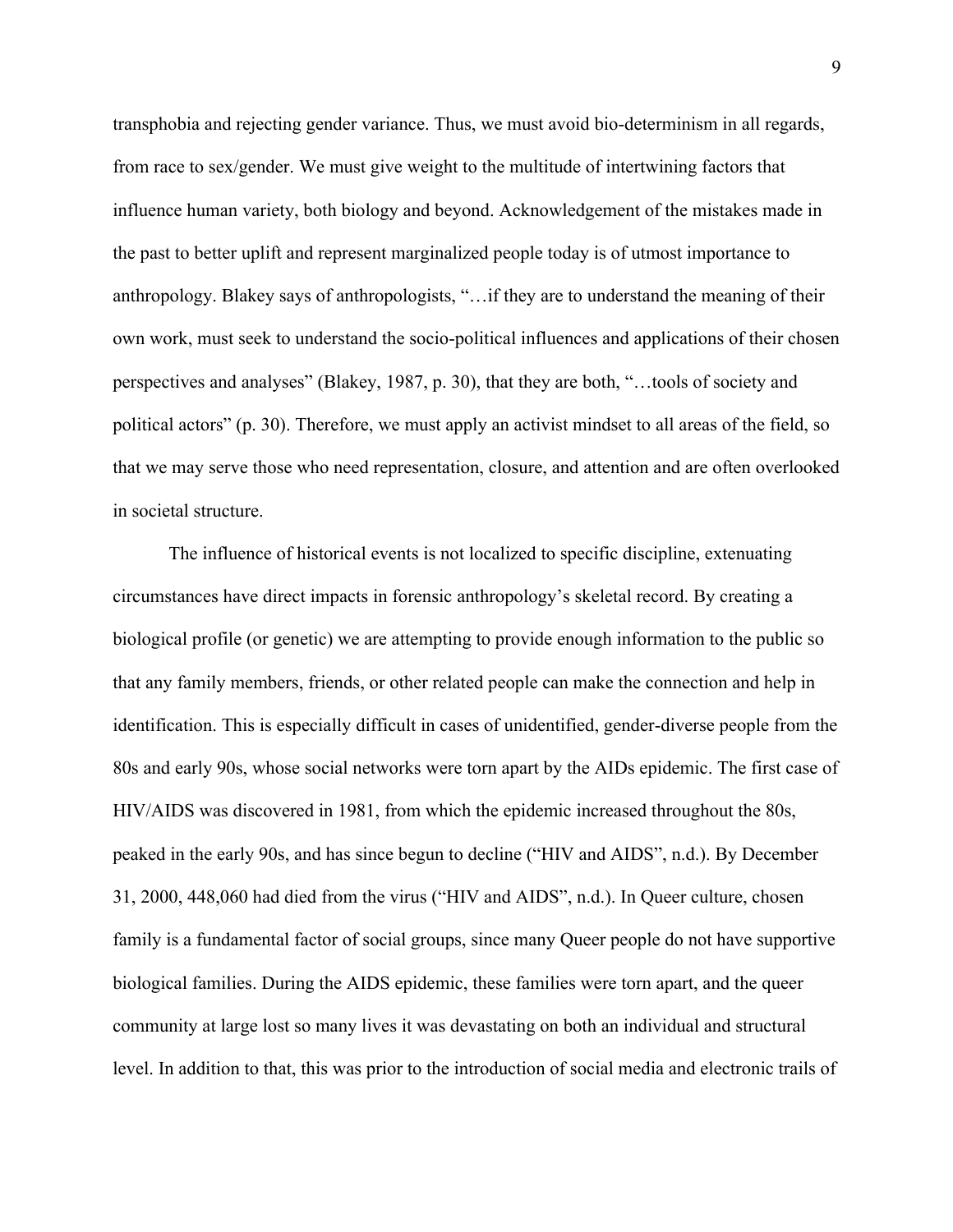relationships, so it became much harder to identify found family ties. Attempting to find the next of kin or any close relationships the decedent had is made difficult by the sheer loss of life.

Following the impacts of the AIDs epidemic and strides made throughout the 1980s, the queer community saw an explosion of activism via academia in the 1990s. One of the most important scholars within queer theory, especially as it applies to this research, is Judith Butler. Butler was instrumental in bridging culture and biology regarding their impact on sex and gender. Butler does not dispute the idea of the "materiality" of the human body, rather argues that bodies are never without the influence of gender, and our self-identities of gender come after society's gendered influence (Watson, 2005). In other words, Butler has said, "…we have to consider the body as something that not only occupied specific sites and places, but something that is also in time, temporalised. It is impinged upon, for instance, by social norms..." (Reddy  $\&$ Butler, 2004). This combination of social influence of gender, and the material reality of bodies, shows how the lines between sex and gender are not clear or distinguished, rather quite blurred. Butler posits that we can combat these ideas through "reverse-discourses", that by exposing heteronormative society to queer identities, we can dismantle the assumption of "original gender" or expected heterosexuality (Watson, 2005).

Today, with the fact that it is safer and easier to come out as gender diverse now than in the past (Dubov & Fraenkel, 2018), Queer people, and thus their found families, are easier found both in the physical realm and the online realm. Even so, chosen/found families are still important to this day, and should be considered when making forensic identifications in contemporary cases. When looking into older cases, we must be subjective when trying to discover whether a decedent was LGBTQ+ or not, media around the case at the time may have clues that unfortunately use regressive and harmful terminology ("A Message to Citizen Sleuth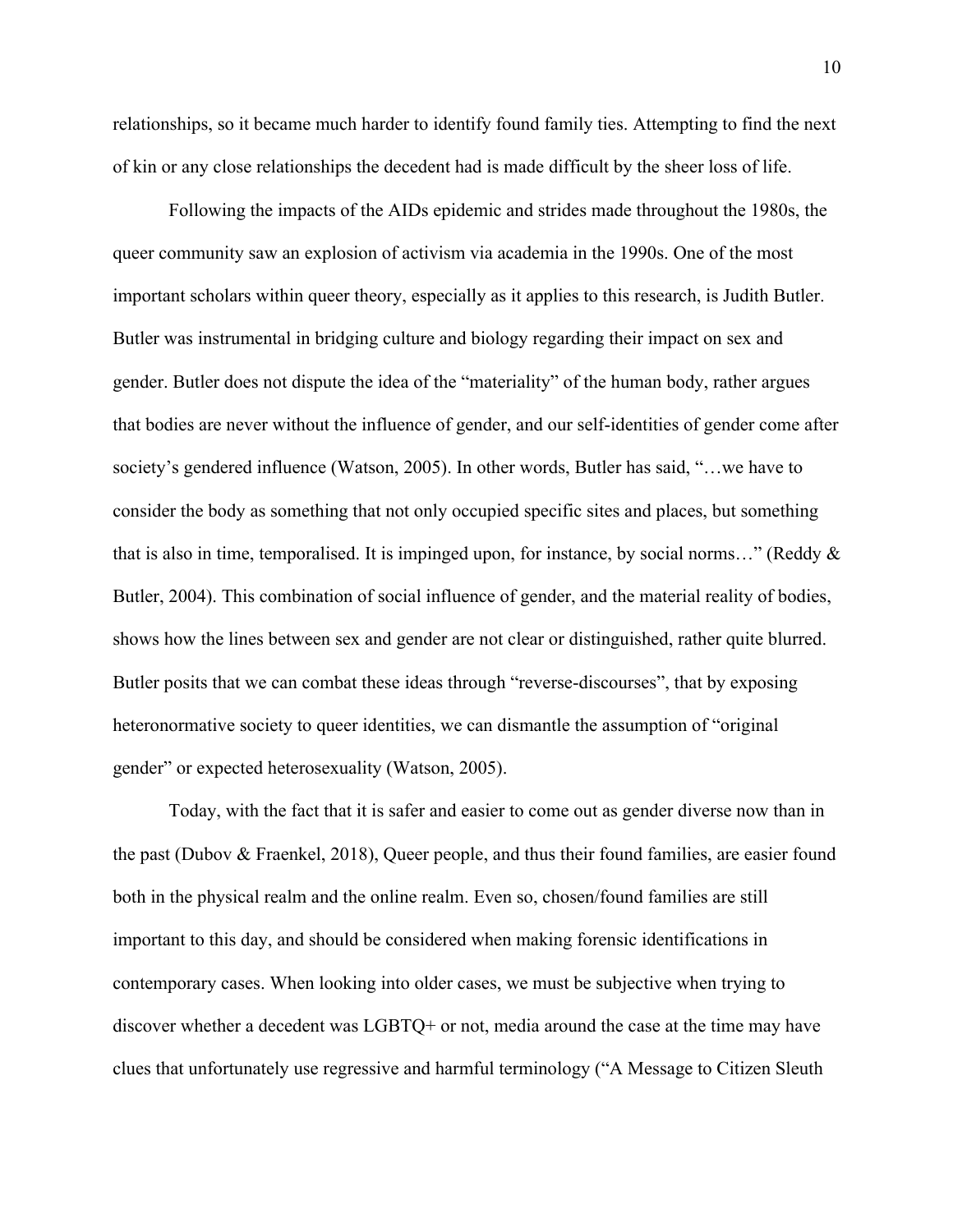Allies", 2021). Understanding the evolution of acceptance and activism for marginalized communities' overtime is essential when covering or working on cases from the past. This is exemplified by Watson (2005) who states that, "Queer theory in the academy has since traversed every disciplinary boundary from history, science, literature, sport, music, etc. by subjecting texts and 'discourses' to a range of queer strategies" (69). By continuing this dispersion of queer theory as it applies to forensic anthropology, we are further expanding the bounds of queer theory's influence.

#### **Ethical Considerations**

It is crucial that, when undertaking any research involving minority communities, that we outline ethical considerations. Adams et al. (2017, p. 165) provides these nine criteria for engaging in research on transgender communities:

(1) Whenever possible, research should be grounded, from inception to dissemination, in a meaningful collaboration with community stakeholders; (2) language and framing of transgender health research should be non-stigmatizing; (3) research should be disseminated back to the community; (4) the diversity of the transgender and gender diverse (TGGD) community should be accurately reflected and sensitively reflected; (5) informed consent must be meaningful, without coercion or undue influence; (6) the protection of participant confidentiality should be paramount; (7) alternative consent procedures should be considered for TGGD minors; (8) research should align with current professional standards that refute conversion, reorientation, or reparative therapy; and (9) IRBs should guard against the temptation to avoid, limit, or delay research on this subject.

Of this list, numbers 2, 3, 4, 8, and 9 are of particular importance to this research, but all are

indispensable. In session five of the conference *Transcending Jane and John Doe: The Impact of* 

*Gender Identification in Forensic Cold Cases* (2021)*,* panelists Mari Isa, Taylor Flaherty, and

Amy Michael posit that anthropologists have "an increased burden of ethical responsibility when

working with marginalized communities". They outline four main responsibilities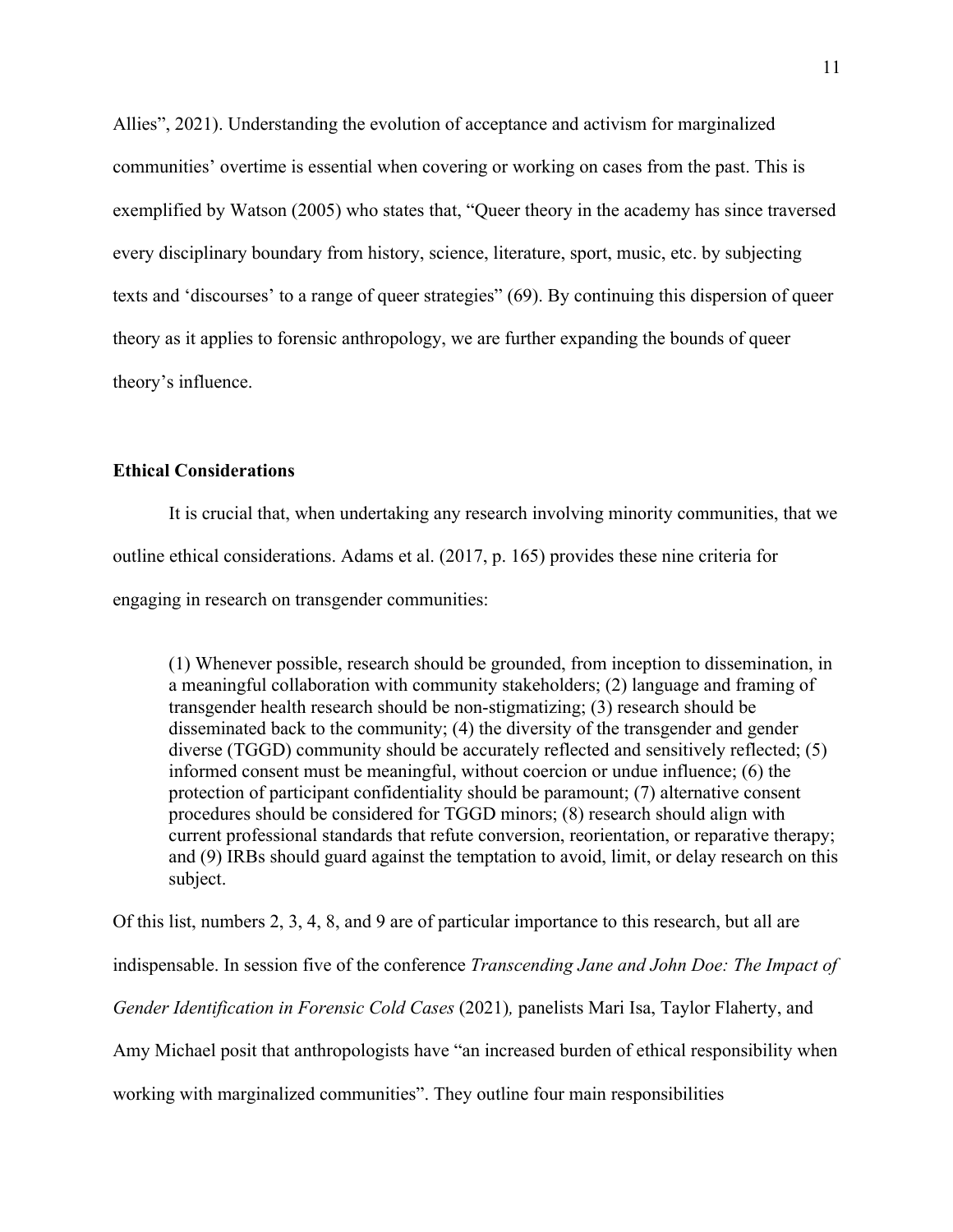anthropologists should have when working these cases: to acknowledge the inadequacies of the binary, apply harm reduction principles, collaborate towards best practices, and recognize role as potentially adding to harm and having bias. With application of these criteria and ideals, we can better frame casework to uplift gender diverse groups with respect.

#### **Data and Statistics**

Violence against gender diverse people is unfortunately long-standing and is a vital component to the hinderance of trans and gender diverse cases in forensic anthropology. Given that this community faces disproportionate rates of violence, abuse, and homicide makes it of special significance from a forensic perspective. When assessing these rates, it's important to note the differing sources: self-reporting, hotline calls/social service, and police reports, all of which can dramatically differ depending on how the individual or bystanders wish to report. Unfortunately, these trends are not improving, after 44 deaths 2020 became the deadliest year for trans and gender non-conforming people since the Human Rights Campaign began keeping track in 2013 ("Fatal Violence Against the Transgender and Gender Non-Conforming Community in 2021", 2021). The gender public advocacy coalition (GPAC) has gathered data on 51 young, trans and non-binary folks who were murdered between 1995 and 2005 in the US (Wilchens & Taylor, 2006). Their demographic data illustrate how important intersectionality is in these conversations, as most victims were of lower socioeconomic status, were People of Color (91%) or were trans women (92%) (Stotzer 2009). While 69% of other homicides have been solved, only 46% percent of the Gender Public Advocacy Coalition's "50 under 30" (50 cases of murdered LGBTQ people under the age of 30 across a 10 year-span) have been solved (Wilchens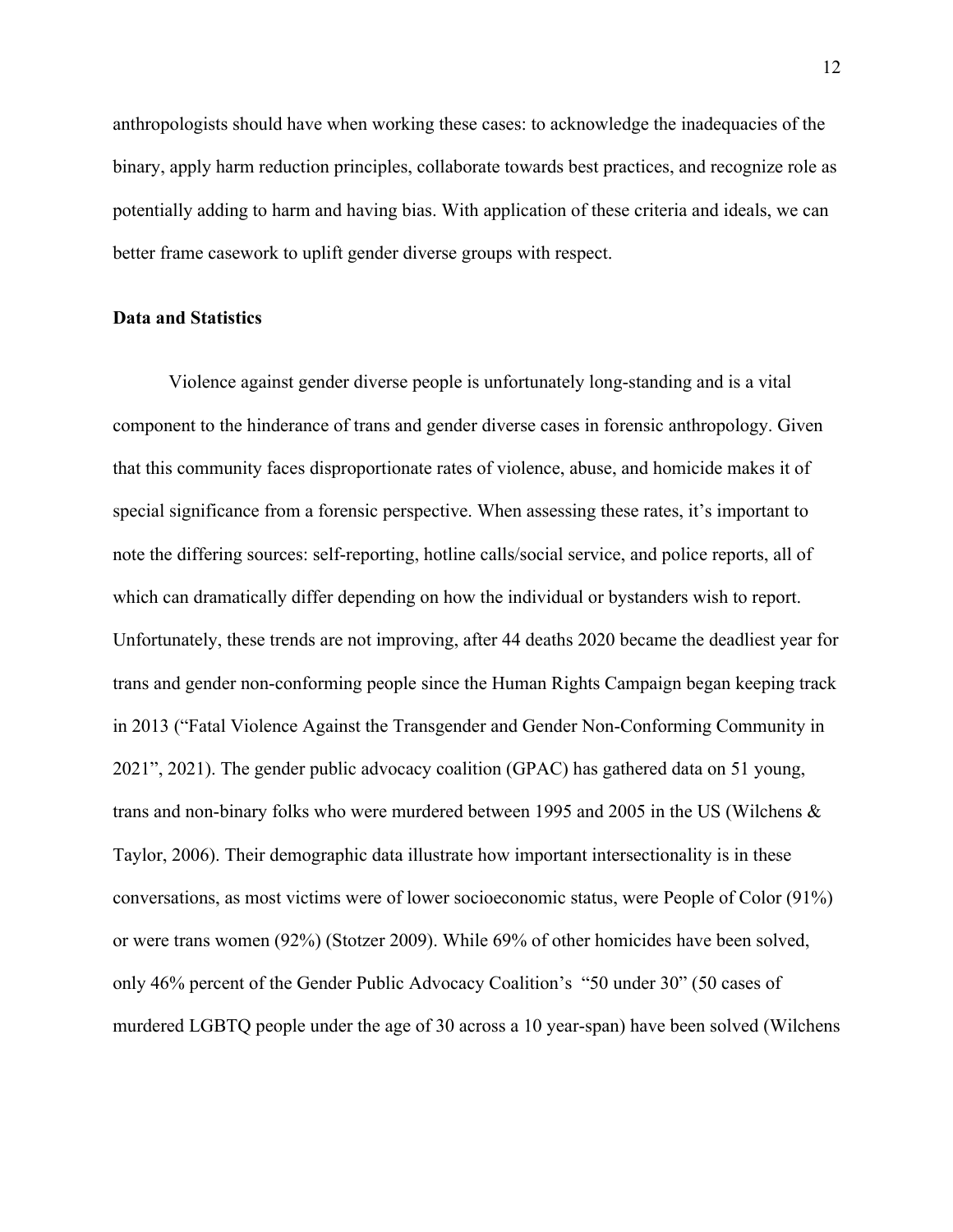& Taylor, 2006). Given these data, forensic anthropologists should be concerned with these rates, and apply our knowledge to aiding in solving these cases.

A survey, conducted by Tallman et al (2021)., found that out of 128 participants (all practicing forensic anthropologists) only 28.9% had worked a case involving a trans or gender non-conforming decedent. Perhaps, this percentage will rise as we progress through the 21<sup>st</sup> century, since trans identities are becoming more societally accepted and represented in the media. Due to this, more and more people are receiving HRT (hormone replacement therapy), GCS (gender confirmation surgery), or FFS/FMS (facial feminization/masculinization surgery). Hormone therapy has been around since the 1960s to treat a variety of factors and rose in popularity in the 1990s (Cagnacci & Venier, 2019) a trend that has remained steady. Rates of FFS have been rising as well, a 2021 study found a "13.6-fold increase" in FFS surgeries within a cohort from 2013-2018 (Chaya et al.). A recent study from 2017 found that 25% of their participants had received GCS (Kailas, 2017). The "rising prevalence and acceptance" of gender diversity has allowed for rates of GCS, HRT, and other medical interventions to grow (DuBov & Fraenkel, 2018). However, a National Center for Transgender Equality (NCTE) survey, involving 27,715 participants, discovered only 49% had transitioned medically, while 25% had transitioned surgically (James et al., 2016). These medical procedures and treatments are necessary and lifesaving, but unfortunately, are not as widely accessible as they should be. The lack of providers, stigma, discrimination, and cost barriers have made it difficult for people to access the lifesaving care they need; 55% of those seeking GCS were denied (James et al., 2016). As accessibility becomes broader, and rates continue to rise, these treatments, especially FFS and possibly HRT, will be more important as they apply to the skeletal record, as both have the potential to be recognizable when assessing remains.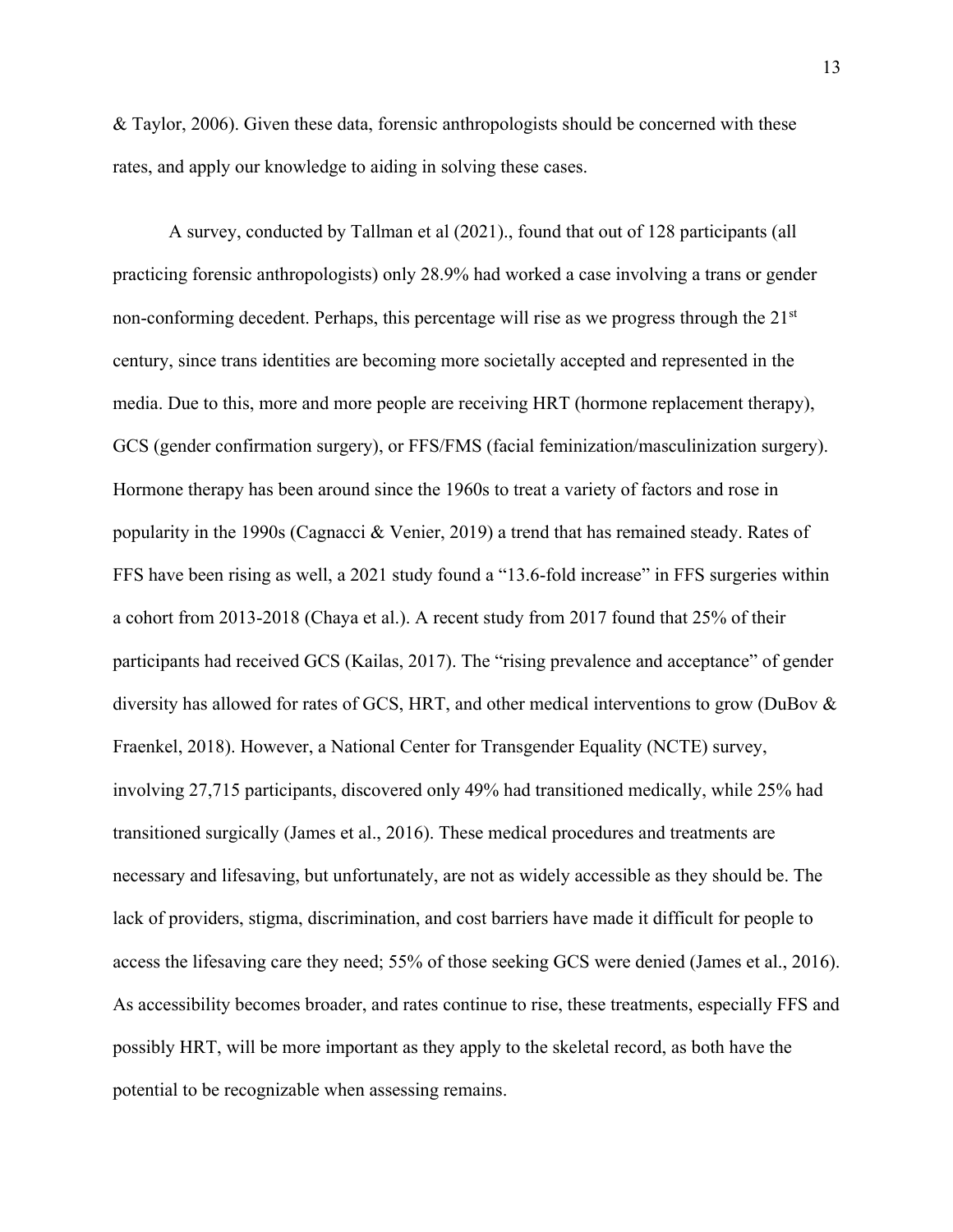#### **Structural Vulnerability**

Structural vulnerability is defined as, "an individual's or a population groups' condition of being at risk for certain negative health outcomes through their interface with socioeconomic, political, and cultural/normative hierarchies" (Bourgois et al., 2017) and that, "Patients are structurally vulnerable when their location in their society's multiple overlapping and mutually reinforcing power hierarchies and institutional and policy-level statuses constrain their ability to access healthcare and pursue healthy lifestyles" (Bourgois et al., 2017). It is these combined factors that increase the risk for violence and/or death in trans communities, as their vulnerability is a product of an unjustly structured society. Intersectional activism, across all sectors, is fundamental in decreasing structural vulnerability. Recognizing structural vulnerability is essential to understanding how and why we see certain trends in forensic practice. In Session 5 of the *Transcending Jane and John Doe* conference, Isa, Michael, and Flaherty, analyzed why it is imperative that forensic anthropologists apply a structural vulnerability framework to the marginalized groups we work with, especially the trans/non-binary community (2021). From an intersectional perspective, when an individual has more than one marginalized identity, they are more likely to face oppression, discrimination, social erasure, and/or violence. This is especially the case with gender and non-binary folks, as Black trans women are at a much high risk of violence than other trans people. Isa, Michael, and Flaherty's analysis of factors contributing to structural vulnerability in a forensic anthropological lens is of particular interest. They exhibit how social inequality, health disparities, and economic insecurity are all antemortem factors that make the trans community more structurally vulnerable in forensic anthropology, while perimortem factors include cause/manner of death, bias/inaccuracy in reporting, and overrepresentation in forensic cases. Postmortem factors like analytical limitations, continued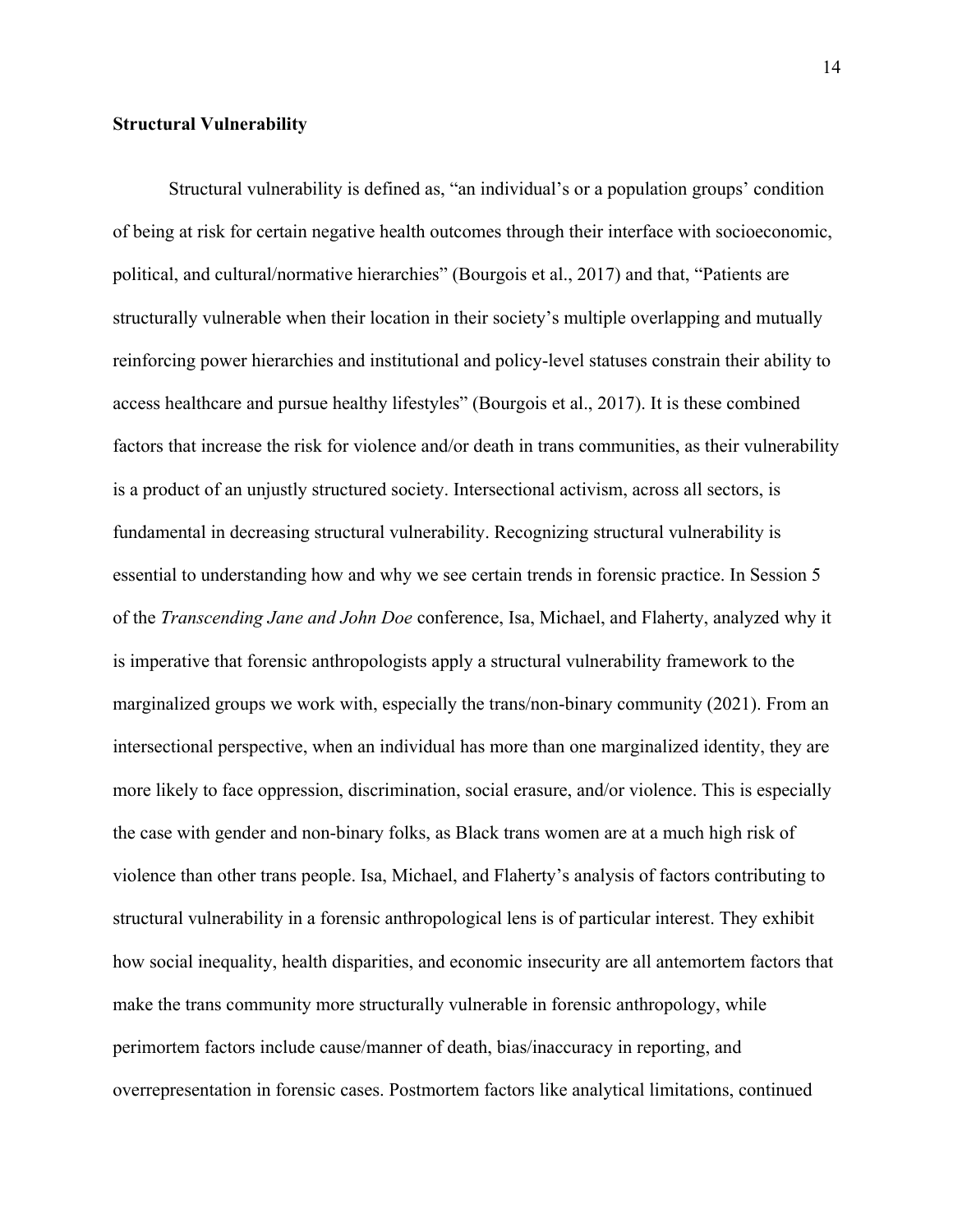issues in reporting/documentation, and family relationships can impede on identification. By understanding structural vulnerability's role in overrepresenting queer people in the forensic context, we can better illustrate the imperative to address these cases.

#### **Identity**

An interesting line that forensic anthropologists must walk is that between how one might self-identify and how they may be identified in a social context. We can assess the biological factors of an individual and create a profile that may match how they were socially perceived in life. However, as we know, how someone self-identifies is not always in line with how they are socially perceived. Can forensic anthropologists discern anything about self-identity from the skeletal record? Besides the impact of FFS and hormones, which we will explore later, no. However, this is where looking at the context and circumstances of the scene is incredibly important. Many forensic anthropologists believe that looking at the circumstances of the case gives the observer a bias that prevents them from creating an accurate biological profile. Tallman and his colleagues found that only 36.4% of their respondents (forensic anthropologists) noted they would use scene context to identify a possible gender (2021). I would argue that ignoring the context of the scene entirely, creates bias and prevents identification since one may be more likely to misgender the individual. The Trans Doe Task Force (TDTF) offers that by looking at the circumstances, such as clothing, jewelry, or makeup, can better represent a person's selfidentity ("A Message to Citizen Sleuths", 2021). In some cases, when trans and gender diverse folks go missing, unfortunately their families who aren't supportive, will report them missing under their deadname (name assigned at birth) or their sex assigned at birth. This can impact how we make an identification so we must be aware of it as forensic anthropologists. TDTF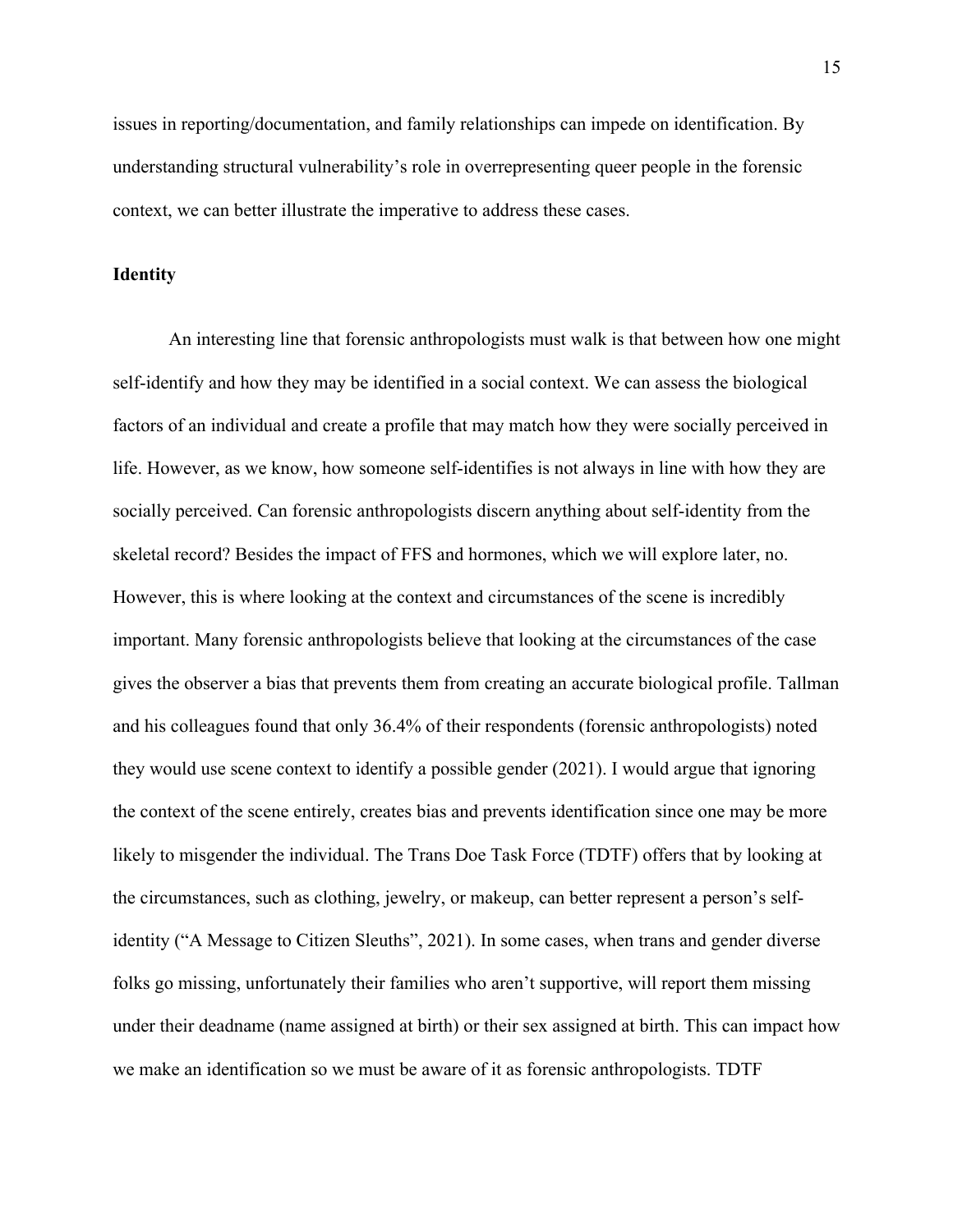recommends to not engage with disrespectful biological families but continue to circulate unsolved cases to the public. It is our job as forensic anthropologists to help identify folks whilst also uplifting their identities, so we must be aware of this. As Amy Michael said in an Atlantic article, trans people are, "…marginalized in life and in death" (Zhang, 2019). We, as forensic anthropologists, are responsible for ensuring dignity and respect in death in accordance with how they lived to prevent further misgendering or discrimination. Everyone deserves to be known in death how they wished to be known in life. Though gender cannot necessarily be identified from the skeletal record, use of context can play a vital role in uncovering a decedent's selfexpression, and therefore, self-identity.

#### **Section 3: Methodology**

#### **Biological Profile**

Ideally, in a forensic case, an identification will be made via comparison of antemortem data to postmortem data, including dental records, fingerprints, and/or DNA (Austin & King, 2016). When this data is not available, a forensic anthropologist will create a biological profile based off both metric and morphological data. The biological profile includes ancestry, biological sex, stature, and age, as well as any individual characteristics that could aid in the identification process. Of these, sex estimation is usually performed first, as all other factors of the biological profile are sex specific (Messer & Getz, 2020). Forensic anthropologists must follow best practices and guidelines when conducting this work, as provided by the Organization of Scientific Area Committees for Forensic Science's Forensic Anthropology Subcommittee (within the National Institute of Standards and Technology). Prior to 2015, however, this group was referred to as the Scientific Working Group for Anthropology (SWG-ANTH) (Forensic Anthropology Subcommittee, 2014). They state that a valid sex estimation is dependent on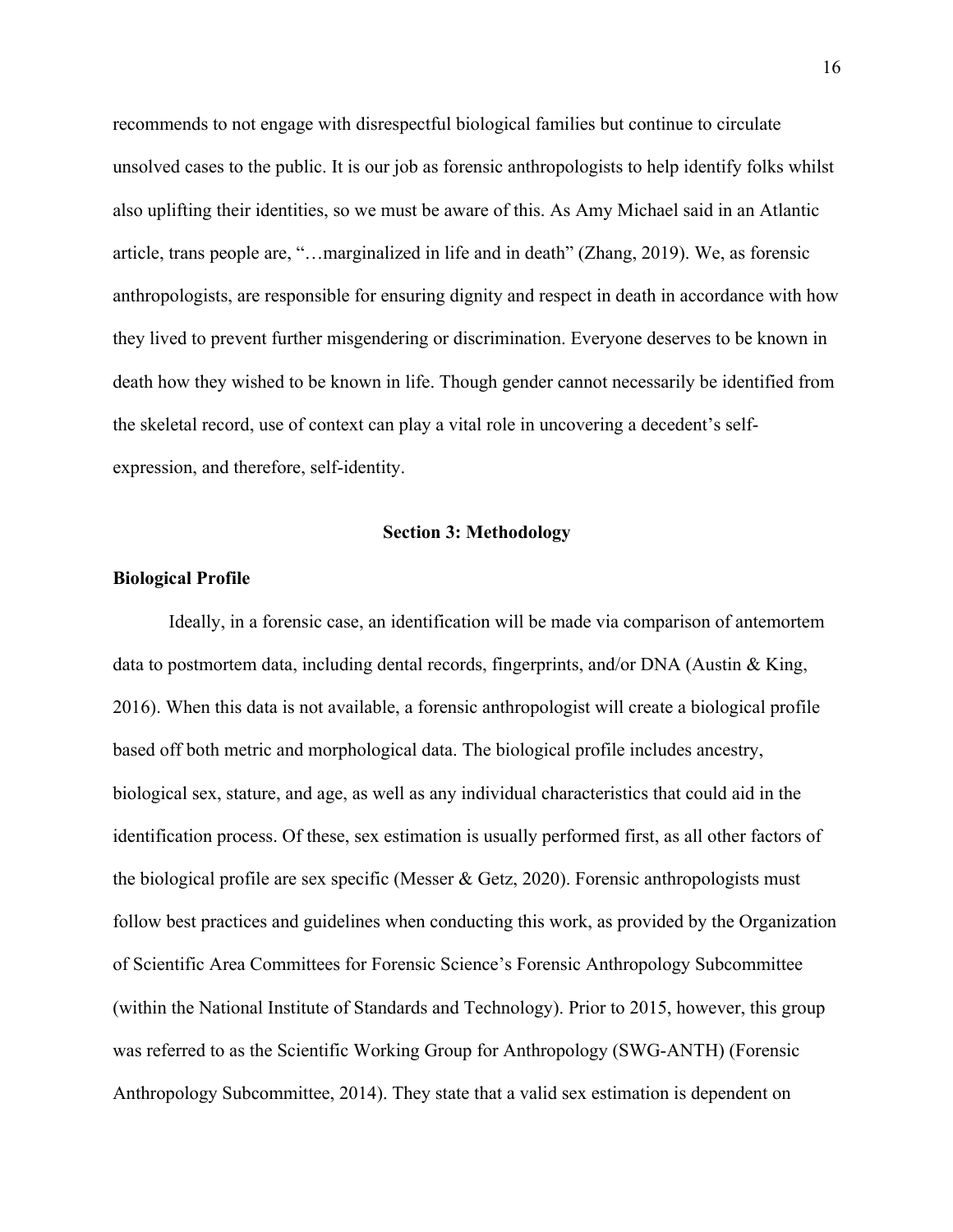ancestry and age (SWG-ANTH, 2010), so comparative analysis is incredibly important. The morphological markers that distinguish how a sex estimation is made are influenced by sexual dimorphism. Sexual dimorphism refers to the physical differences noted between the different sexes in each species, which can vary in range. This most often takes the form of being more gracile or more robust in humans, though it's more complex than that. Sexual dimorphism begins to effect humans around the onset of puberty, in which hormones start to promote certain secondary sex characteristics (Berg, 2013). Height is the most dimorphic trait (Jantz & Ousley, 2020), though one could argue any different of size or shape is important in sexual dimorphism as the levels of dimorphic differences vary by which population group you are assessing.

#### **Terminology**

There are a plethora of terms used to describe the exploration of sex in the skeletal record. Sex *assessment* is utilized by SWG-ANTH in their guidelines. Assessment is used when utilizing morphological traits to make an assessment without, "…estimable error rates, classification rates, or any associated statistics" (Spradley & Jantz, 2011, p. 290). Sex *determination* implies that the assessor is nearly certain of the biological sex of the individual. Sex determination is utilized by the Defense POW/MIA Accounting Agency (DPAA) in their case reports and standard operation procedures (Klales, 2020). The certainty that the word "determination" conveys is unable to be acquired through the methods we currently have available in skeletal analysis. Besides the application of DNA analysis, one could argue we could never be certain enough on biological sex to make a "determination" and thus this word should be removed from the forensic lexicon. Sex *estimation* is used when applying metric analysis, accompanied with statistics and error rates (Spradley & Jantz, 2011). Though, given the fact that morphological data is still utilized by much of the field, and that neither morphological nor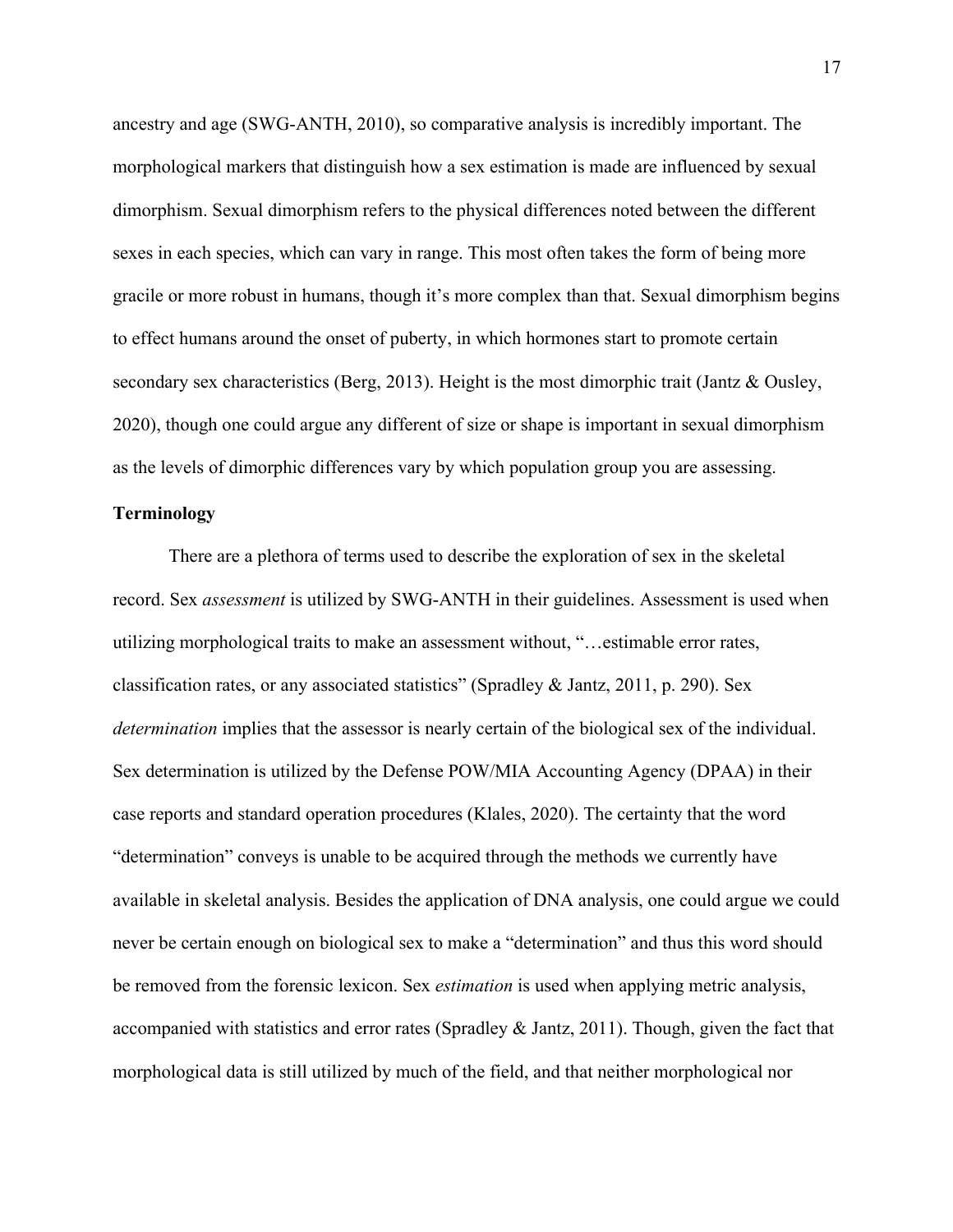metric can definitively decide the identification of biological sex, Klales posits that we should use sex estimation to describe all elements of estimating sex since it is just that, an estimation (Klales, 2020, xxxiv-xxxv).

#### **Methods Used**

As is the case with most scientific research, forensic anthropologists employ both quantitative and qualitative data analyses in their studies. The quantitative data used is metric and is based on measurements from various skeletal elements. Qualitative data includes, "nonmetric, morphological, morphoscopic, macromorphoscopic, and anthroscopic traits" (Klales, 2020, xxxii) which are often presented on a continuum or on a present/not present basis. To simplify, forensic anthropology uses both naked-eye comparison and metric statistical analyses to conclude all components of the biological profile. Klales (2013) states that, while morphological and other non-metric analyses used to be preferred, there has been a major shift in the last several years to support metric/statistical analyses instead. However, application of both practices is the strongest way to achieve accurate results. Most of the field considers the pelvis to be the strongest indicator of biological sex, followed by the skull and long bones (Spradley & Jantz, 2011). Klales's (2013) study found that 94.3% of practitioners ranked the pelvis as their top choice in estimating sex. This is likely due to the fact that the pelvis reflects a functional difference in dimorphism (differences in size and shape due to potential childbirth) rather than hormonal differences.

#### **Morphological**

From a visual aspect, the range of human sex differences can be illustrated through a scale of gracility to robusticity (Krishan et al., 2016, p. 165). The most well-known assessment of this range is the Phenice (1969) method, which is based on 275 individuals of known-sex,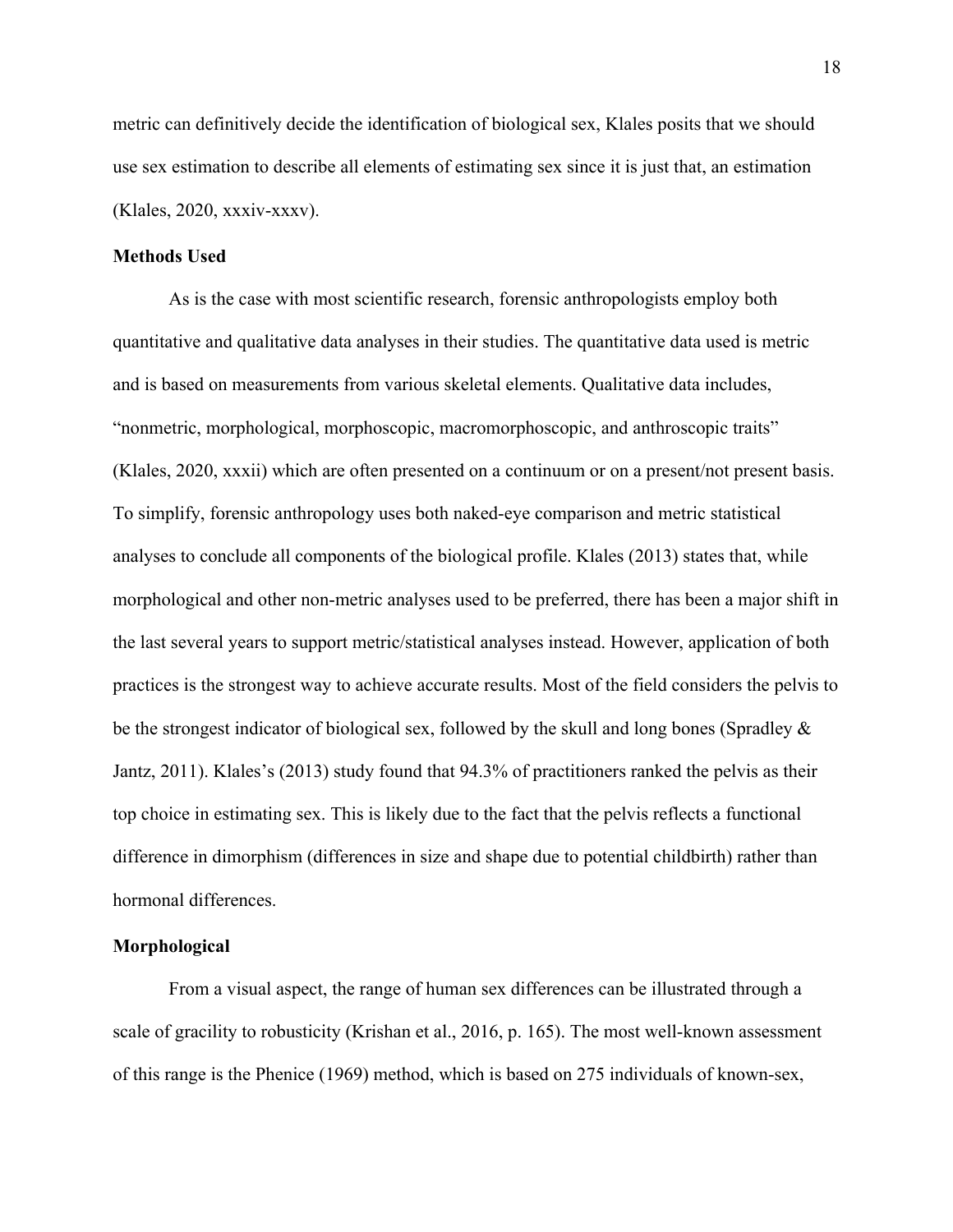within the Terry Collection (Ubelaker & Volk, 2002). Phenice (1969) focused on the three most important pelvis features for sex analyses: the ventral arc, subpubic concavity, and the medial aspect of the ischio-pubic ramus (Ubelaker & Volk, 2002), though other elements, like shape of obturator foramen and sacrum and size of acetabulum can be applied (Klales, 2020, p. 77-86). Through majority rule (all three traits must align with a certain sex distinction) Phenice claimed 95% accuracy of classification (Klales et al., 2012). From Phenice's work, other researchers like Buikstra & Ubelaker (1994) and Walker (2008) built stronger scoring guidelines and standards, most often using a five-point scale. For the skull, these five-point scores are focused on the glabella, orbit, mental, mastoid, and nuchal areas (Walker, 2008, p. 45), and were assessed using logistic discriminate functions (Garvin, 2020). However, it is important to emphasize the fact that the 5-point scale does not reflect feminine or masculine presentation, rather where on the spectrum of gracile-robust that the skeletal element falls. The correlation of these five points to female, male, and probable male/female supports the idea that these distinctions reflect those sex differences, and we should steer away from the "…assumption of 'maleness' (masculinity) or 'femaleness' (femininity)" (Klales et al., 2012).

#### **Metric**

The most common resource utilized by forensic anthropologists in metric analyses is FORDISC (Jantz & Ousley, 2005). Its interface allows the user to submit either post-cranial or cranial measurements (not simultaneously) in reference to certain reference populations to discover elements of the biological profile (sex must be determined with a known ancestry in FORDISC 3.0)(Berg, 2013, p. 155). The Forensic Anthropology Data Bank (FDB), which was conceived in 1986 and currently has about 3400 individuals (2400 of whom we have definite ancestry and sex) (Forensic Anthropology Data Bank) provides the base for which FORDISC 3.0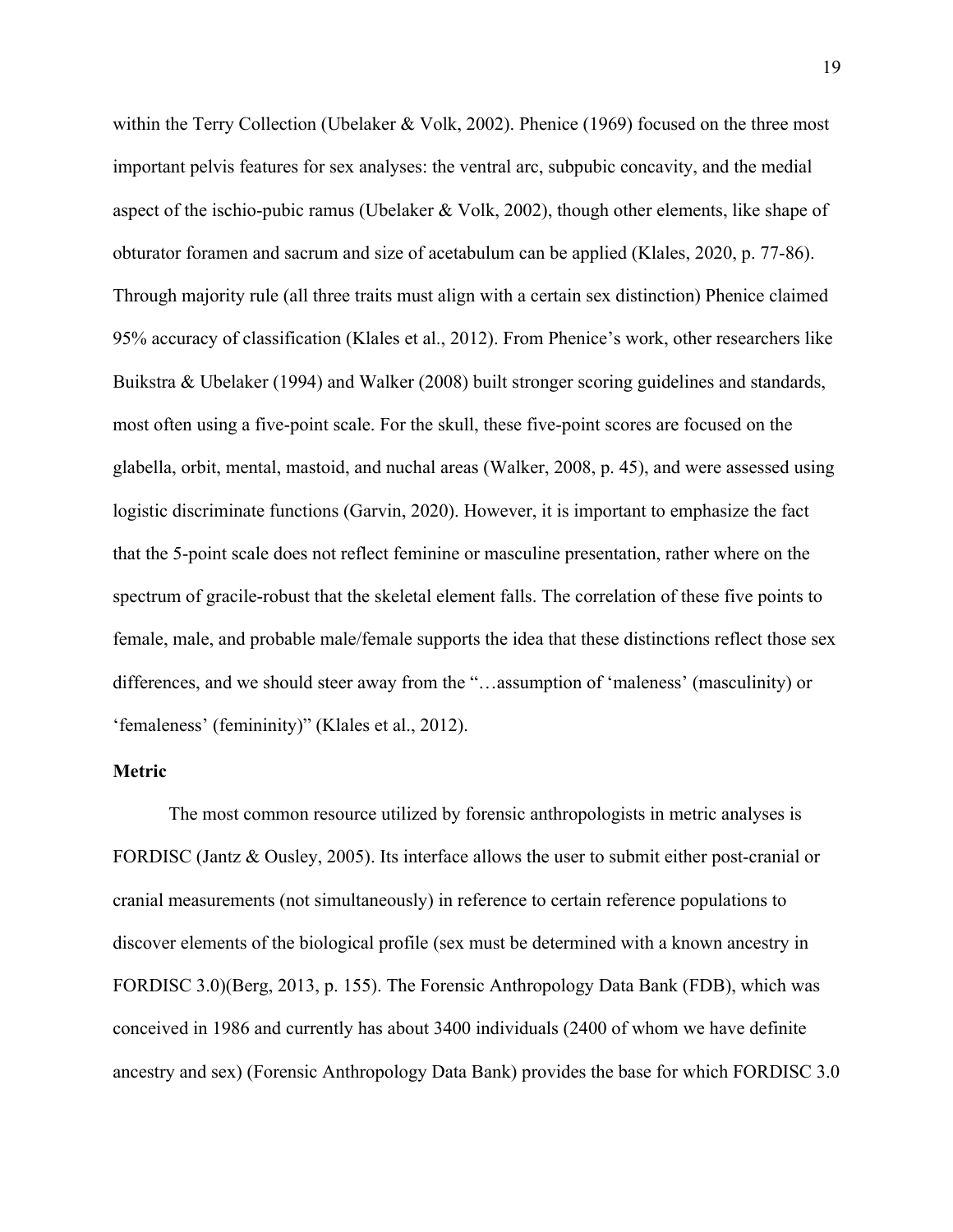is built from. The two most common approaches to statistical analyses using FORDISC are logistic regression (LR) and discriminate function analysis (DFA), which are used in morphological and metric, respectively. Logistic regression (LR), "…calculates the probability that an individual belongs to a specific group (e.g., females or males), while DFA determines which group the unknown individual most likely belongs to, based on the overall similarity after maximizing group separation" (Klales et al., 2020, p. 203-217). As we know, variation in sex differences exists across communities and time. Unfortunately, FORDISC is not exactly representative of all populations as it applies to sex estimation. While FORDISC has sex-only functions for American Black and White populations, the continued misclassification of Hispanic populations has caused them to remove that sex-only function option (Jantz & Ousley, 2020), while Native American and East Asian population samples are too small to even determine sex.

#### **Current Practices/Guidelines**

Sex estimation is not independent of other factors within the biological profile and separate from it. SWG-ANTH (2010) supplies 4 factors that can influence sex differences in the skeleton: inter-population variation, intra-population variation, age and pathology/taphonomy. These four factors illustrate just how varied sex estimation can be amongst groups and individuals, and, therefore, we cannot assume any global universals. SWG-ANTH (2010) also provides the following best practices to employ when assessing sex estimation:

- Sex assessment should be made independently of suspected or presumptive identification to avoid bias.
- When appropriate, use population- and period-specific standards.
- Assess and measure the maximum number of age-appropriate cranial and postcranial variables, emphasizing the most dimorphic elements present, especially in the case of fragmentary remains.
- Document and describe the location of any inconsistent indicators.
- If an observation cannot be made or a measurement cannot be taken, explain its absence: missing, broken, fractured, congenital, pathological, or anomalous.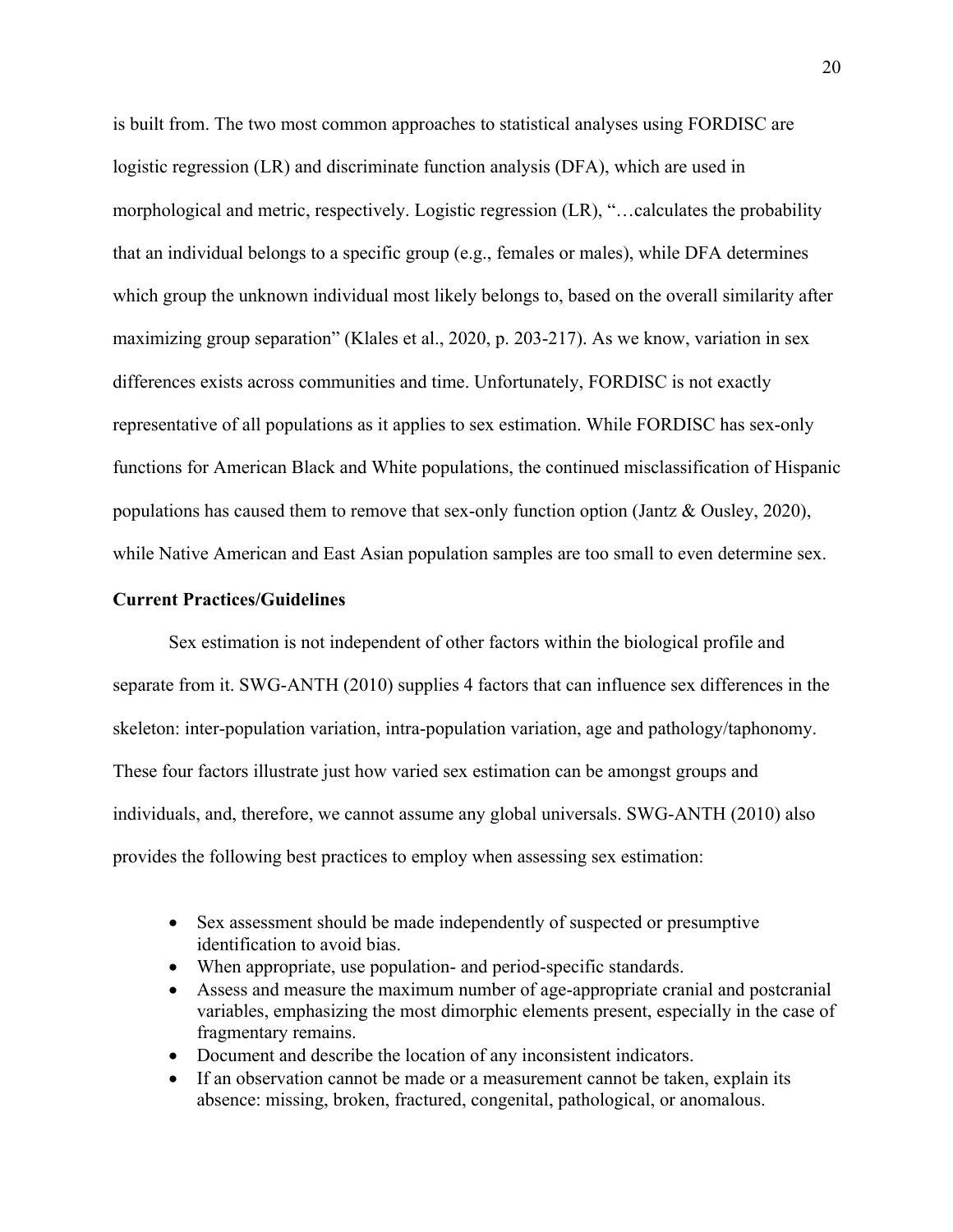- Sex assessment, as well as assessments of other skeletal parameters, should be performed, even if samples for DNA analyses will be taken.
- Express degree of certainty when reporting sex assessments, especially when a sex assessment is less than certain, e.g. "male?"
- When an assessment of skeletal sex is not possible (e.g. partial remains or those of subadults), sex assessment by DNA analysis may be helpful.

They also propose two unacceptable practices: the estimation of gender or estimating sex with juvenile remains. With this information at hand, it is clear how establishment of guidelines and best practices allows for better standardized practice.

#### **Section 4: Limitations in Current Methods and Practices**

Overall, current approaches to sex estimation fail to encapsulate the complexities of the sex spectrum but also how culture and biology mutually influence the development of bone over time. Anne Fausto-Sterling, in her *The Bare Bones of Sex* piece, explores the idea that, "culture shapes bones" (2005, p. 1491), and proposes we "ask old questions in new ways so that we can think systematically about the interweaving of bodies and culture" (p. 1516). In line with Fausto-Sterling's criticism that we don't fully integrate culture's influence in biology, we must recognize the "EuroAmerican and androcentric" (Jones, 2014, p. 18) ideas that infiltrate our understandings of sex differences, like the association of gracility/robusticity to "maleness/femaleness". To combat this, Jones suggests we continue to integrate feminist and queer theory into forensic anthropology and, "see 'sex' as a culturally constructed category" (p. 19). Jones (2014, p. 47) also posits seven aspects of sex estimation that limit our conception of how sex operates in the skeletal record and socio-cultural setting:

1) it is assumed that sex is binary; 2) it is assumed sex is stable; 3) it is assumed that sex is a given fact, rather than a social construction; 4) it is ideologically presupposed that being female is a deviation or pathological condition; 5) sex is reducible to reproductive processes; 6) it is lacking any consideration for cultural context; and 7) age related changes are not taken into consideration.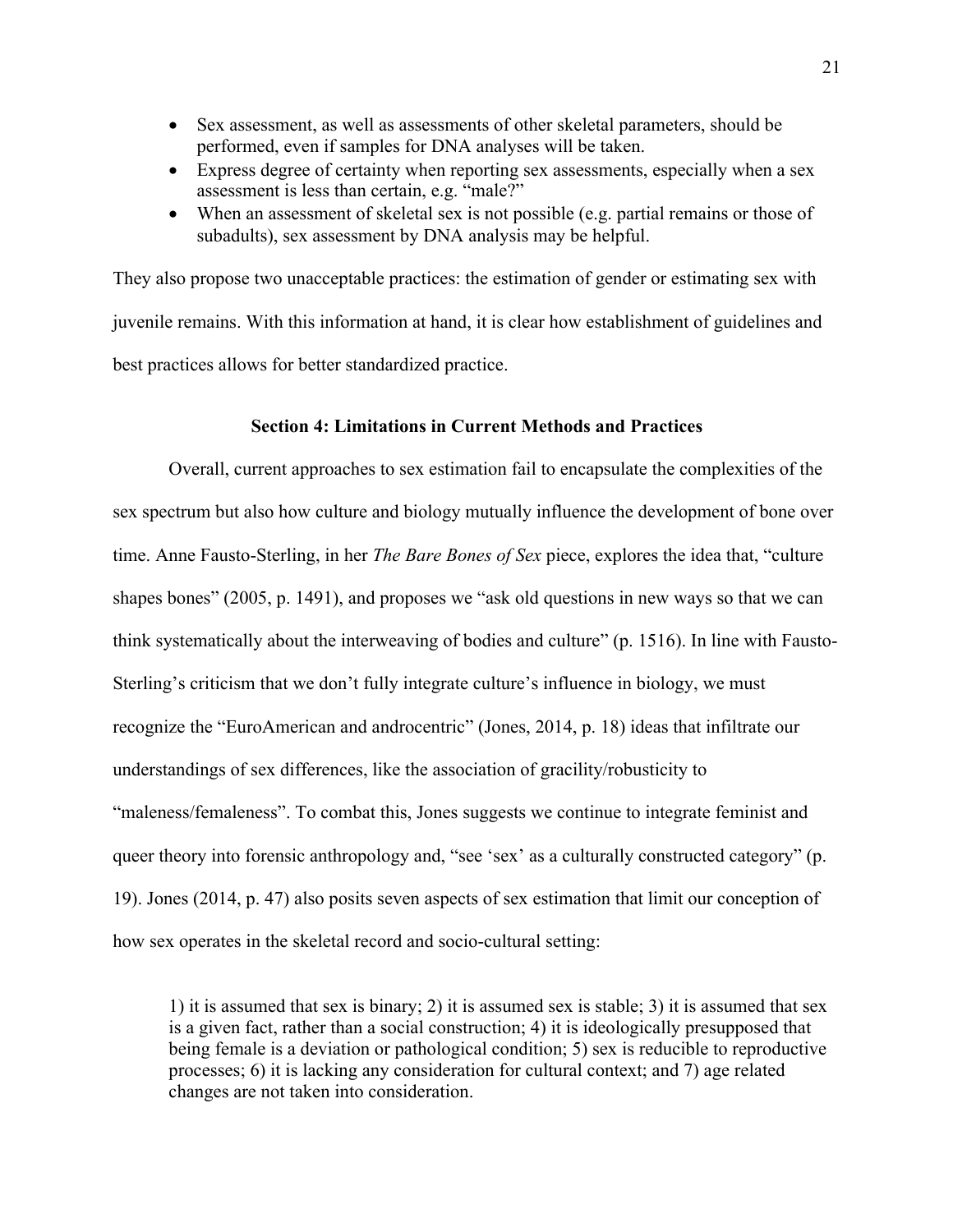Is this perhaps influenced by our lack of queer representation in the mainstream archaeological record? Pamela Geller calls for an, "end to commonsensical presumptions about socio-sexual lives as framed by dichotomy rather than diversity" as well as for anthropologists to, "initiate dialogue and research about gender variance in their studies, carefully communicate their finds in both popular and scholarly forums, and not shy away from the political ramifications" (Geller, 2019, p. 240). Through this, we can rid the field of heteronormative assumptions, and better represent queer culture in our research.

To connect the estimation of biological sex from skeletal record to other parameters of sex, DNA analysis can be used. The collection of DNA, when soft tissue is not available, relies on a hierarchy: as the teeth are the strongest element (due to enamel and strength to last overtime) and long bones can be preferred for their compact bone availability (Thomas, 2020, p. 344). The chosen bone for sampling is then photographed, cleaned, cut, and ground to a powder for processing (Thomas, 2020, p. 345). Though DNA is a strong indicator of sex, it must be noted that chromosomes aren't the only component of the biological influences that make up sex. When paired with skeletal analysis, we can get a better picture of biological sex independent of gender. It can also be used when, "…sex estimation based on morphological or metric analysis was not possible, such as juvenile remains and partial remains" (Thomas, 2020, p. 346). Accuracy rates, regarding sex estimation, are contingent on the level of completeness of the skeletal elements available. Thomas et al. (2016) explores accuracy as it applies to 360 cases from the FBI Laboratory in Quantico, VA, by comparing DNA to sex estimations. They found an overall rate of 94.7%, though it shifted as low as 60% and as high as 97.8% depending on how complete the skeleton is (Thomas et al., 2016, p. 1308). This illustrates how DNA can be a vitally important asset in comparative analyses against previous assumptions of sex.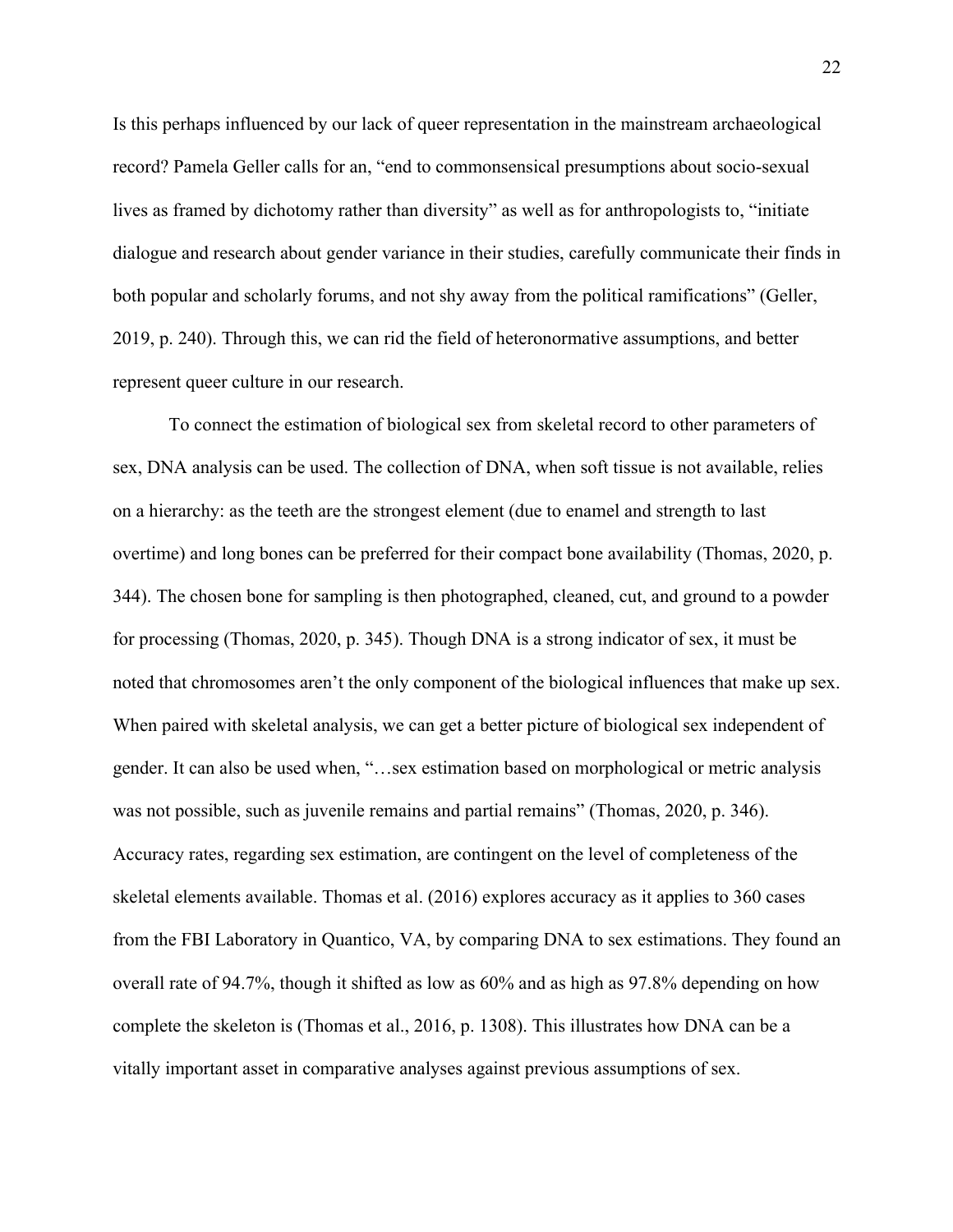Ensuring accuracy is important, as stated previously, since aspects of the biological profile (ancestry, notably) are sex specific. Most importantly, we cannot assume sex or gender confidently from any measure of estimation, as we cannot speak with the decedent to confirm this information. The parameters that are established for sex estimation are not binary and the spectrum is not equally balanced in terms of variation. In addition, depending on a sex estimation as evident of the descendant's social expression in life can be damaging, and negatively impact chances for identification. Forensic artist recreations using estimated biological sex rather than circumstances of recovery noting a different gender expression represent an image that may not correlate with how the decedent appeared in life. In cases where the decedent may be trans or gender-diverse, the case may benefit from another forensic artistic recreation that represents the gender presentation that correlates with their clothing and accessories. One such case that may benefit from this is that of "Gilgo Beach Doe" who was of Asian ancestry, 17-23 years old at the time of their death, and was discovered in New York on April 4, 2011 (NamUs #UP9355, 2011). Their biological sex was estimated to be male, however, they were found with women's clothing (DoeNetwork). The only forensic recreation currently available to the public pictures a masculine expression (NamUs #UP9355, 2011), which may not be reflective of the decedent's identity, and therefore, wouldn't be recognizable to those who knew them.

The ability to apply previous experience, knowledge, and memories to pertinent situations is a built-in function of the human condition. Though these processes are meant to ease cognition and quicken decisions, they can introduce an element of bias that impedes, "data processing, causing judgment and decision-making to be unreliable" (Nakhaeizadeh et al., 2020, p. 329). As it applies to forensic science, Nakhaeizadeh et al. (ibid.) explains that "situational context, early hypothesis, and expectations" (2020, p. 330) can influence conclusions made later.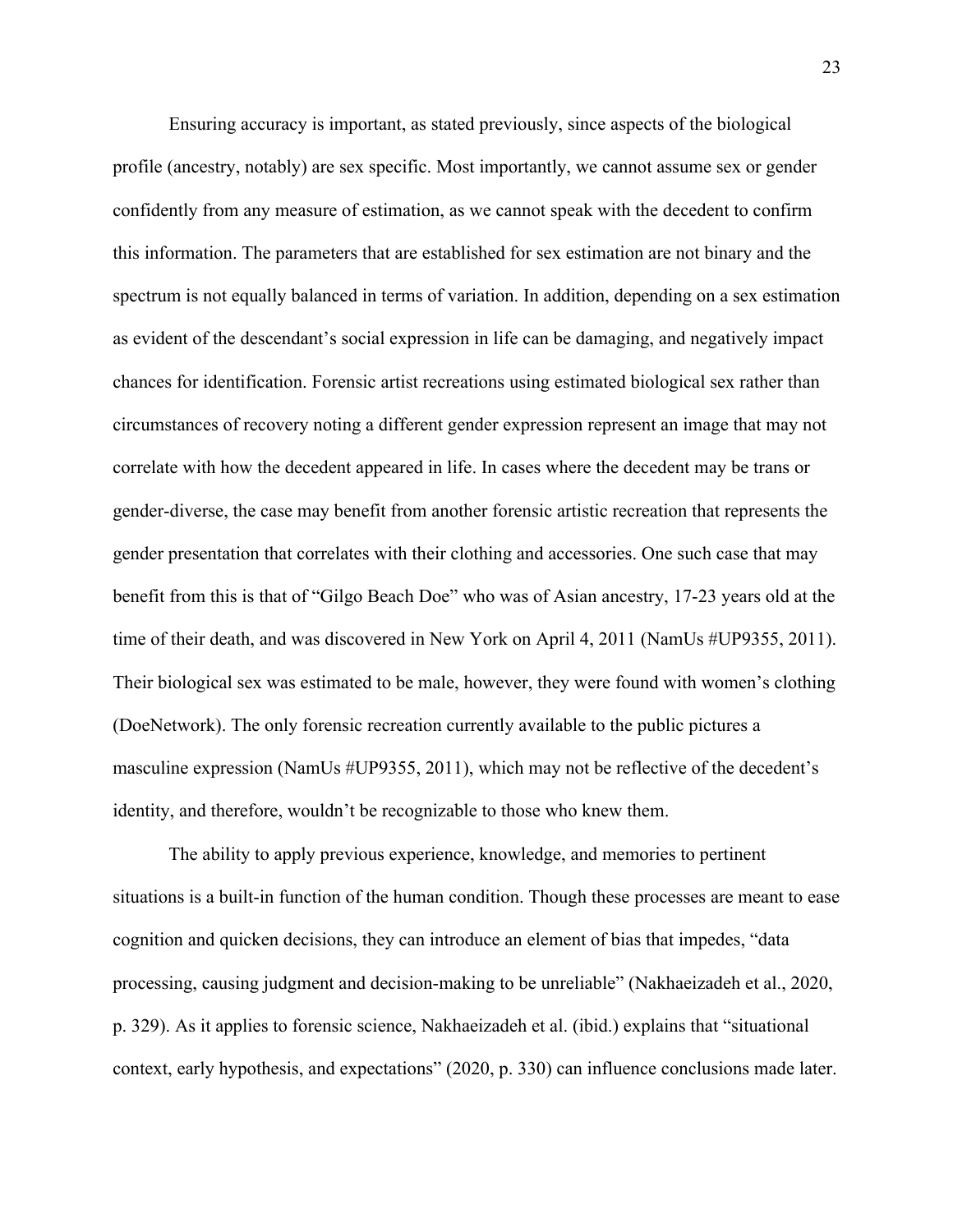Cognitive bias is clearly a major influence in forensic anthropology decision-making. Another study by Nakhaeizadeh et al. (2014) organized three groups of forensic anthropologists and had them estimate biological profile with and without context. The control group found 31% to be female, while 69% were male, while the experimental group without context found 72% to be male, 14% to be female, and 14% to be undetermined (p. 213). The experimental group with context, however, found 100% of the remains assessed to be female (p. 213), exhibiting the extent that bias can paint decisions. Bias has a greater level of influence when the remains found are partial or ambiguous. Separating bias derived from context from forensic case work is challenging to say the least. As a "high-context" profession (Nakhaeizadeh et al., 2020, 335), forensic anthropologists are constantly exposed to circumstances and information from the site, through physical assistance in recovery or communication with other forensic fields (like pathology, etc.). The influence of bias is evident in the case of Julie Doe, who was discovered September 1988 in Florida, and is the first case that the Trans Doe Task Force took on (Zhang, 2019). At the time of her recovery, she was estimated to be female, due to evidence of pitting and ridges in her pelvis implying she had given birth over the course of her life (Naves, 2022). Though, it's also likely the context of her recovery also influenced this estimation, as she was discovered with women's clothes and accessories, as well as breast implants (Zhang, 2019). It wasn't until 2015 that DNA testing showed she had XY chromosomes, and the pitting was likely due to hormonal therapy (Tdtf, 2021). Though complete removal of bias from forensic decisionmaking is likely not possible, a strong course of action would be to promote awareness of cognitive bias and its implications in practice.

It is crucial to note that gender-affirming care is not specific to trans communities, as we've seen HRT used to treat hormonal imbalances, and procedures like rhinoplasty and breast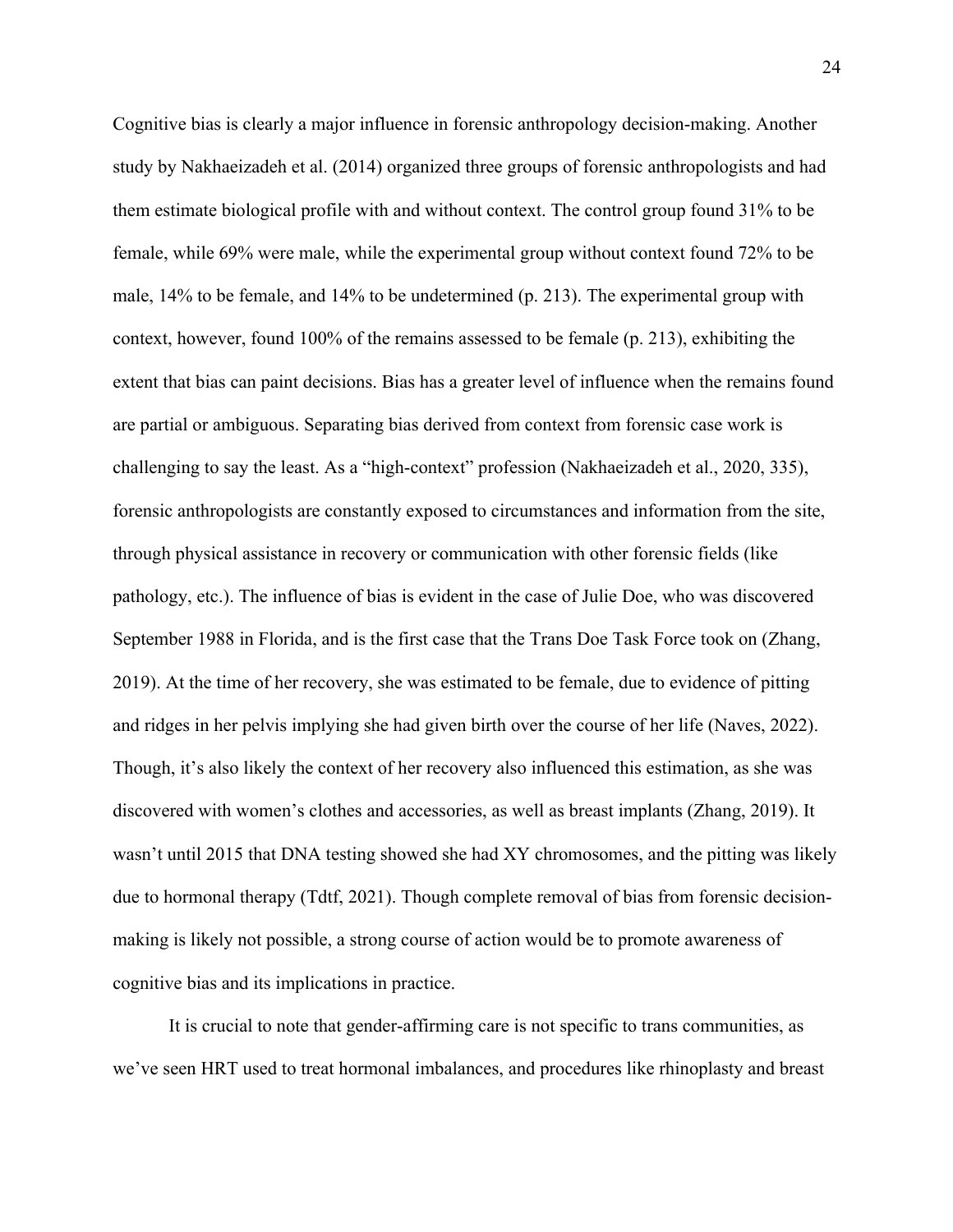augmentation are common in general. The combination of evidence indicating these treatments, with sex estimation and scene context, can better illustrate whether someone was trans or nonbinary. Though relatively contemporary, several studies are emerging which explore the evidence of FFS or HRT in the skeletal record. FFS usually includes "hairline lowering surgery, forehead reduction and contouring, brow lift (browplasty), rhinoplasty (nasal bone surgery), cheek enhancement (augmentation and reduction), lip lift and lip filling, chin contouring (genioplasty), jaw contouring, and tracheal shave (Adam's Apple reduction)" (Schall et al., 2020, p. 2). There are five cranial elements that tend to illustrate the most sexual dimorphism: these being the "glabella, nuchal crest, supraorbital margin, mastoid process, and mental eminence" (Tallman et al., 2021, p. 4). Tallman et al. (ibid.) point to the glabella, mental eminence, and gonial angles as being potentially impacted by FFS, though there is not enough research yet as to the extent to which this is true (2021, p. 4). One study currently available was conducted by Shelby Buchanan (2014) who used the same tools utilized in FFS procedures (such as an oscillating blade and a dome-shaped dental burr) on a set of pig skulls, both wet and dry, to analyze whether the tool-marks could be picked up in skeletal analysis. She found that there was evidence of these marks being discernable in the skeletal record, though identification of the exact tool used may be unlikely (ibid., p. 62). In addition, in real-world application the bone would begin healing after surgery.

HRT is usually the first step in the transition process for many people (Tallman et al., 2021), and developmental changes can vary depending on the individual, levels/types of hormones, and at what point in life the hormones were started. Studies assessing the amount of influence hormones have in the skeletal record are in their infancy, with many studies needing to be longitudinal (take place over a period of time). One study currently published by Schagen et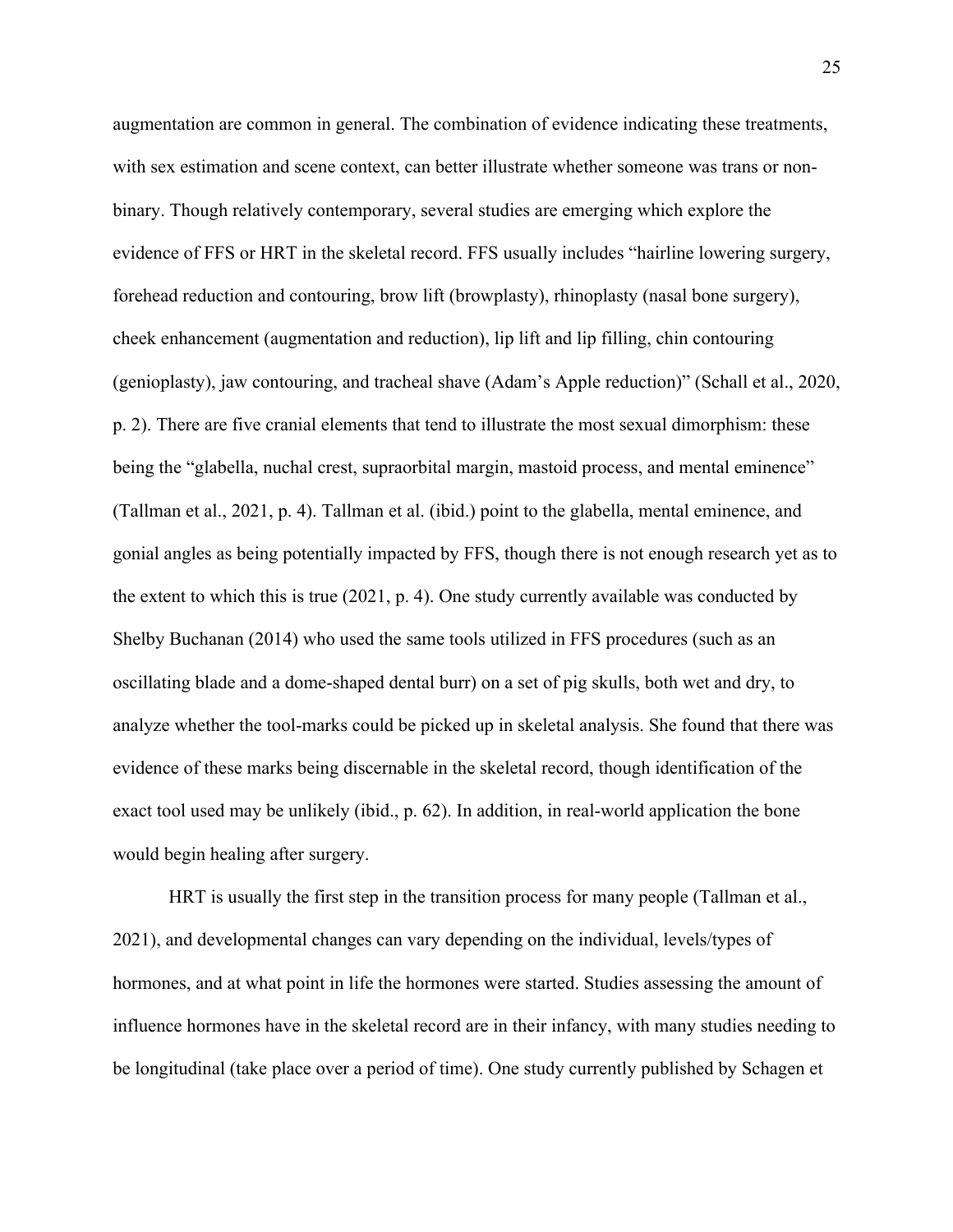al. (2020), regarding adolescents undergoing hormonal therapy, found that bone mineral apparent density decreased during gonadotropin-releasing hormone analogue treatment and increased during gender-affirming hormone treatment. As more research becomes available regarding the influence of hormone treatment on bone development, it is important that we remain informed and aware of this intersection of culture and biology.

Putting aside the influence of FFS and HRT on skeletal composition, analysis of the site is one of the only other options to discern gender from the context. Though it can potentially add bias, looking into types of clothing, jewelry, or accessories after estimating sex may provide a better interpretation of how the decedent identified themselves. One such example is that of Dane County Doe who was found in Madison, WI on September 3, 1989, within the chimney of a music store with an estimated post-mortem interval of 2 months to 2 years (DNA Doe Project, 2021). Their sex was estimated to be male, however, they were found with women's clothing and jewelry, and therefore, may have potentially been gender diverse. Their death was ruled to be a homicide, and it's very likely a hate crime had taken place. They were added to the DNA Doe Project's pending cases in December 2021. Though the genetic testing will hopefully bring closure, this case joins that of Gilgo Beach Doe as one that could benefit from another artistic recreation that better represents their expression.

The rigid categories currently employed in forensic research are not an adequate representation of the biological sex continuum and fail to exhibit how culture influences biology. Though complete erasure of sex estimation from the biological profile is unlikely, there are other options we can utilize to disestablish the binary presumptions we have about sex in forensic anthropology. One such option, explored in Bartholdy et al. (2020) proposes we use LogR (logistic regression) over discriminant function analysis (DFA), given the broader range of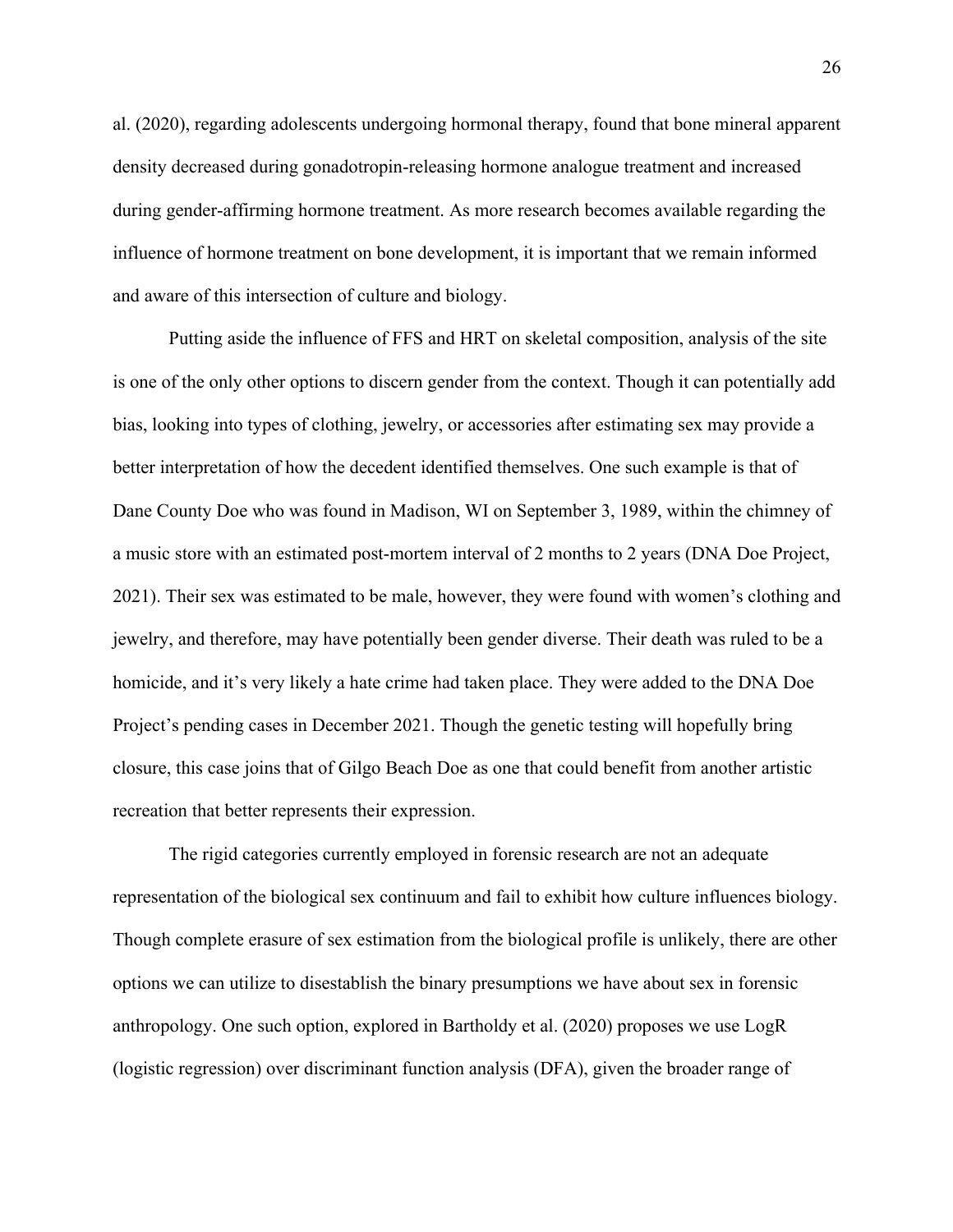flexibility LogR allows, compared to the rigid cutoff points DFA employs. Tallman and his colleagues propose we focus on, "…incorporating contextual evidence (e.g., material evidence, clothing, scene information, signs of surgery); utilizing multiple indicators of sex, including the cranium, and not prioritizing pelvic data; …using more nuanced reporting terminology for sex estimations; and expanding forensic sex estimation categories" (2021, p. 17). To summarize, it is important we recognize that, "Our skeletons are part of a life process" (Fausto-Sterling, 2005, p. 1516), and application of this fact in the field is essential for future study.

#### **Section 5: Future Directions and Conclusions**

As it stands, most forensic anthropologists have not had experience working on cases in which the decedent was trans or non-binary. Tallman and his colleagues surveyed 128 forensic anthropologists with varying degrees of experience and found that only 28.9% had worked on a case involving a trans or non-binary person (2021, p. 7). Of those who responded yes, only 41.7% of them had reported this in official casework. However, this number shifted to 72% when asked if they'd report this finding in future casework, showing schools of thought shifting as we progress into the future. More specifically, when asked about FFS, 47.8% of participants noted they were unfamiliar with how these procedures impact the skeleton, and 71.2% had never encountered evidence of FFS in their casework (Tallman et al., 2021, p. 8). Another study, asking the same question, by Buchanan (2014) found that 91% of respondents hadn't come across marks associated with FFS (p. 51). If this information is representative of the trajectory of the field, we can assume the percentage of those without experience with FFS will continue to decrease. We must advocate for casework that is representative of the trends we see in the community, to remove ourselves from ethnocentrism and inherent heteronormativity.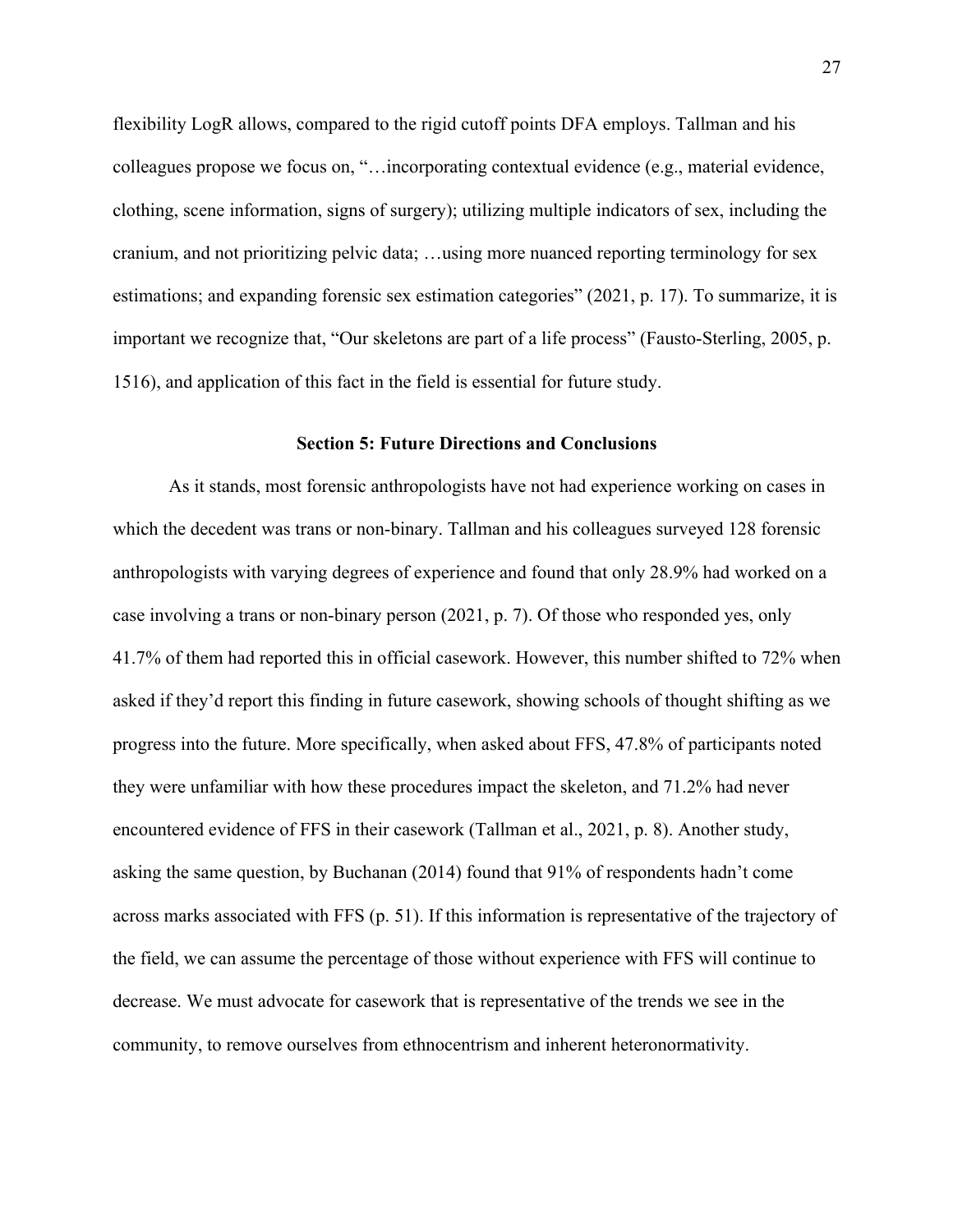The Trans Doe Task Force became an official non-profit organization in 2021 and has since been aiding in uplifting and solving cases involving trans or non-binary people. Through the education of law enforcement, medical professionals, and forensic anthropologists, TDTF is disseminating valuable knowledge to the medicolegal community, so they are equipped to work these cases. They also have a forensic genetic genealogy team (Redgrave Research Forensic Services) ran by Anthony Redgrave and Lee Bingham Redgrave. Their work has been instrumental in bringing closure to the unidentified decedents in the trans community. LAMMP (LGBT+ Accountability for Missing and Murdered Persons) was created by TDTF with the goal of having a database of missing and murdered persons within the LGBT+ community. The LAMMP database has an open submission form which allows members from the public who have extra time on their hands to submit cases from NamUs or other databases, which they believe may be gender diverse or LGBTQ+. The database itself is private and requires special permission to access. However, the curators at LAMMP have created a case map (available to the public), detailing all the possible cases of trans or gender-diverse people across the US and in a handful of other countries.

TDTF's first conference took place in April 2021 and was titled *Transcending Jane and John Doe: The Impact of Gender Identification in Forensic Cold Cases* and included seven sessions led by various anthropologists and forensic genetic genealogists associated with TDTF. In session 5 of the conference, Isa, Flaherty, and Michael propose several techniques (for both pre- and post-identification) aimed to reduce harm to the trans community (2021):

#### Pre-identification

Perform blind analyses of sex estimation to avoid bias Discuss limitations of sex estimation in case reports Include gendered context clues in case reports Use inclusive, accurate language and avoid gendered language in case reports and communications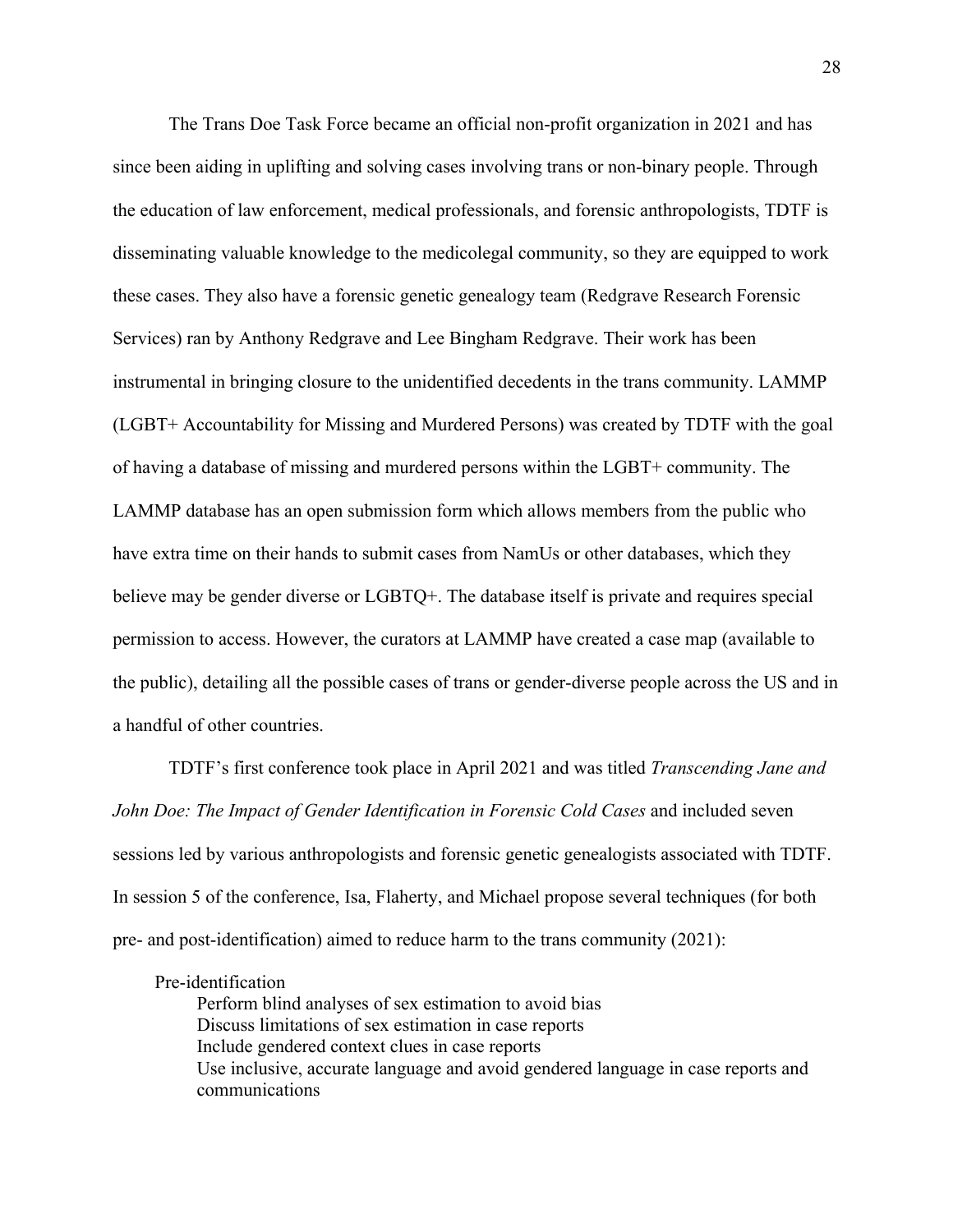Discuss challenges of identifying trans decedents with law enforcement, medicolegal professionals. Avoid approaches that use a rigid checklist to evaluate cases Post-identification Be prepared to discuss the importance of chosen name Advocate for investigation beyond deadname When there is compelling evidence to back a lived identity, respect that identity in communications about the case Ask for and accept assistance from the Trans community members and informed advocates during the investigation process

Championing the implementation of these techniques, universally, would promote better practices and ultimately increase likelihood for identification.

Applying these techniques and approaches to forensic casework should be universal amongst forensic anthropologists, as it will lead to more just and respectful estimations of identity. As we continue to progress into this century, we will, hopefully, see stronger support of the trans and non-binary community, and thus more research aimed at making their lives easier. As more studies regarding the developmental impact of HRT are released, along with further explorations of FFS, we will be able to better conceptualize how gender may be represented in a forensic context. This can be achieved through un-biased sex estimation (without site context) followed by application of site assessment. Until then, our goal for identification must be to reunite one's self-identity with their remains. For many trans and gender-diverse individuals, they had to advocate for their own identities their whole life, and it should be our utmost prerogative to advocate for that chosen identity on their behalf. Through application of queer perspectives and activism to forensic anthropology, we can nullify the binary modes of thinking that inform our identifications, and better serve the trans and gender-diverse community.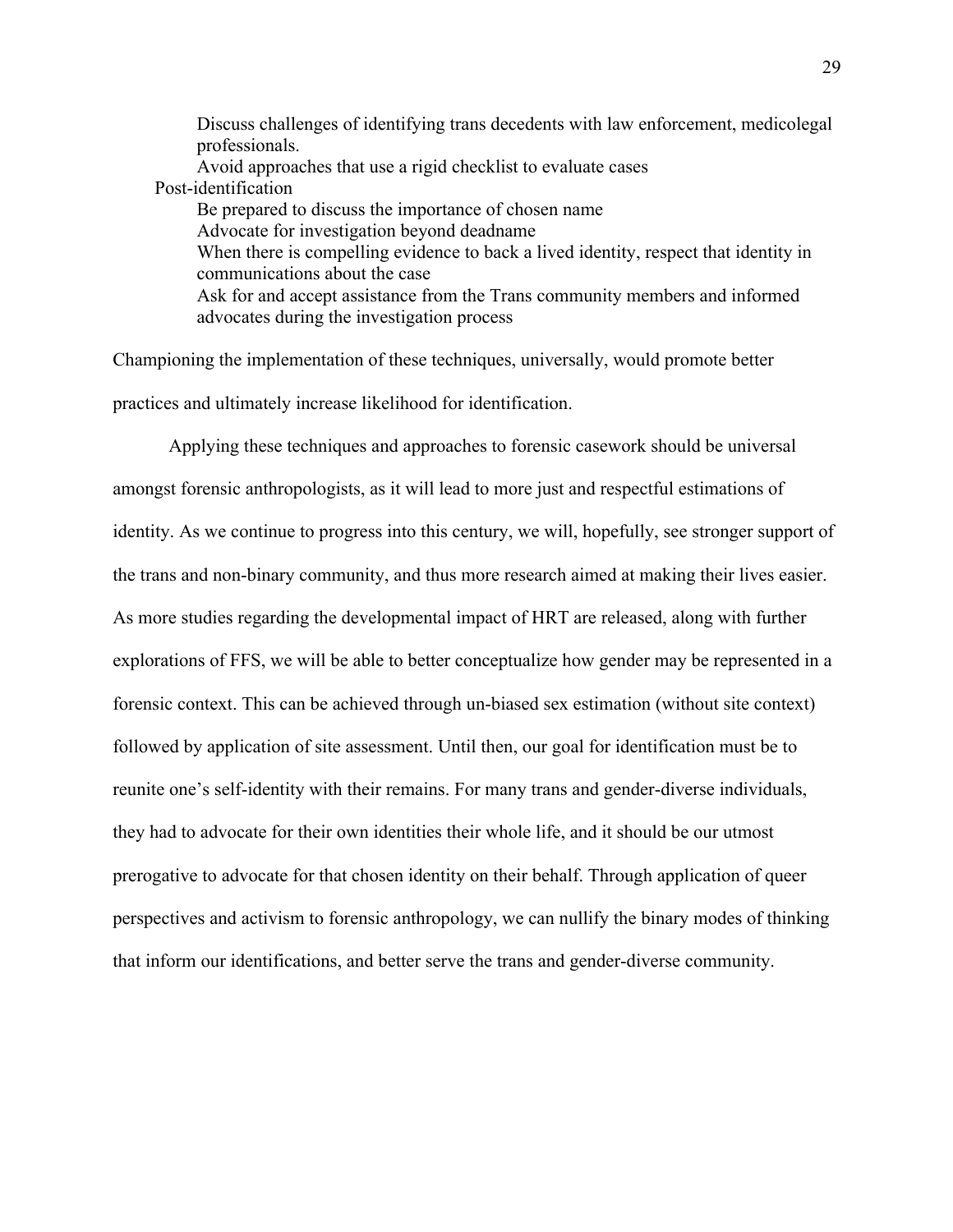#### **References**

- Adams, N., Pearce, R., Veale, J., Radix, A., Castro, D., Sarkar, A., & Thom, K. C. (2017). Guidance and ethical considerations for undertaking transgender health research and institutional review boards adjudicating this research. *Transgender Health*, *2*(1), 165-175.
- Austin, D., & King, R. E. (2016). The biological profile of unidentified human remains in a forensic context. *Academic Forensic Pathology*, *6*(3), 370-390.
- Bartholdy, B. P., Sandoval, E., Hoogland, M. L., & Schrader, S. A. (2020). Getting rid of dichotomous sex estimations: why logistic regression should be preferred over discriminant function analysis. *Journal of Forensic Sciences*, *65*(5), 1685-1691.
- Berg, G.E. (2013). Determining the sex of unknown human skeletal remains. In Tersigni- Tarrant MA and NR Shirley (Ed.), *Forensic Anthropology: An Introduction,* (1), 139-59. CRC Press, Boca Raton, FL.
- Blakey, M. L. (1987). Intrinsic social and political bias in the history of American physical anthropology: With special reference to the work of Aleš Hrdlička. *Critique of Anthropology*, *7*(2), 7-35.
- Blakey, M. L. (2021). Understanding racism in physical (biological) anthropology. *American Journal of Physical Anthropology*, *175*(2), 316-325.

Bourgois, P., Holmes, S. M., Sue, K., & Quesada, J. (2017). Structural Vulnerability: Operationalizing the Concept to Address Health Disparities in Clinical Care. *Academic Medicine : Journal of the Association of American Medical Colleges*, *92*(3), 299–307. https://doi.org/10.1097/ACM.0000000000001294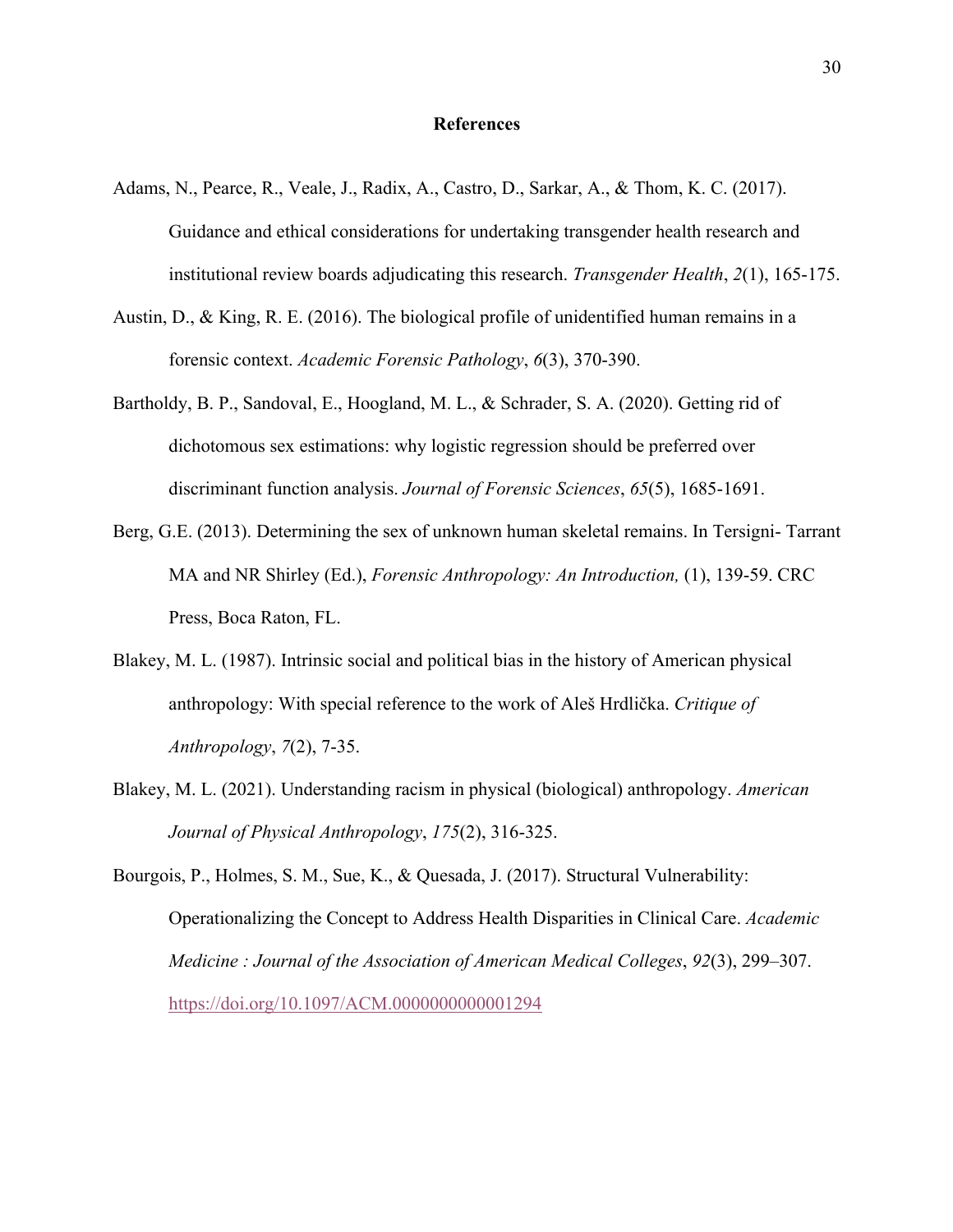- Buchanan, S. (2014). Bone modification in male to female transgender surgeries: Considerations for the forensic anthropologist" *LSU Master's Theses*, i-77. https://digitalcommons.lsu.edu/gradschool\_theses/1290
- Buikstra, J. E., Ubelaker, D. H., & Aftandilian, D. (Eds.). (2014). *Standards for Data Collection from Human Skeletal Remains: Proceedings of a Seminar at the Field Museum of Natural History, Lrganized by Jonathan Haas*. Media Production Services Unit, Manitoba Education.
- Cagnacci, A., & Venier, M. (2019). The controversial history of hormone replacement therapy. *Medicina*, *55*(9), 602.
- Cambridge University Press. (n.d.). Activist. In *Cambridge dictionary*. https://dictionary.cambridge.org/us/dictionary/english/activist. Accessed 28 Feb. 2022.
- Centers for Disease Control and Prevention. (n.d.). *HIV and AIDS --- United States, 1981--2000*. Centers for Disease Control and Prevention. Retrieved February 21, 2022, from https://www.cdc.gov/mmwr/preview/mmwrhtml/mm5021a2.htm#:~:text=As%20a%20re sult%20of%20these,40%2C000%20per%20year%20since%201992.
- Chaya, B. F., Berman, Z. P., Boczar, D., Siringo, N., Colon, R. R., Trilles, J., ... & Rodriguez, E. D. (2021). Current trends in facial feminization surgery: an assessment of safety and style. *Journal of Craniofacial Surgery*, *32*(7), 2366-2369.
- *Dane Co Chimney Doe 1989*. DNA Doe Project Cases. (2021, December 7). Retrieved March 3, 2022, from https://dnadoeproject.org/case/dane-co-chimney-doe-1989/
- Delphy, C. (1993, January). Rethinking sex and gender. In *Women's Studies International Forum* (Vol. 16, No. 1, pp. 1-9). Pergamon.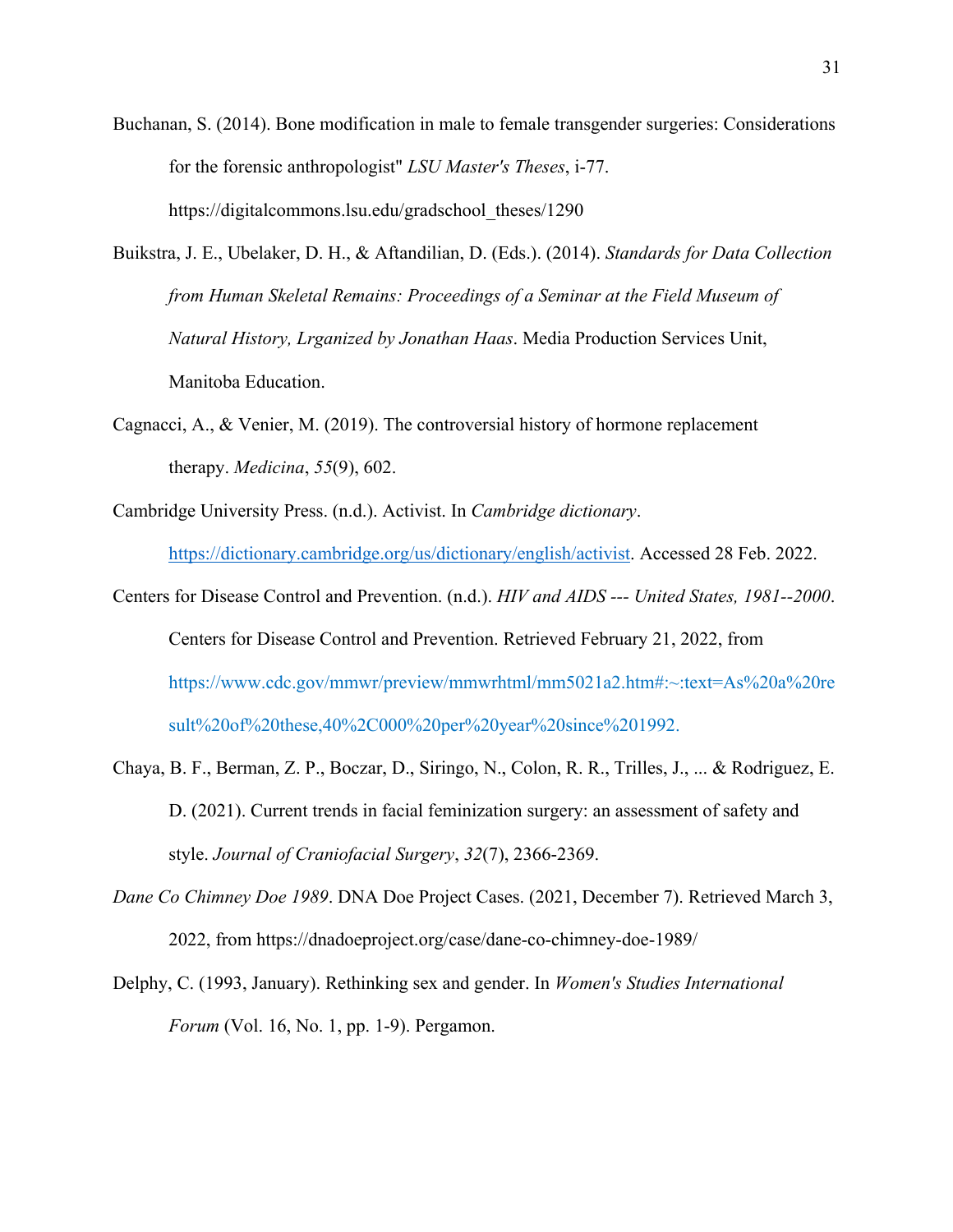Dubov, A., & Fraenkel, L. (2018). Facial Feminization Surgery: The Ethics of Gatekeeping in Transgender Health. *The American Journal of Bioethics18*(12), 3–9.

https://doi.org/10.1080/15265161.2018.1531159

- *Fatal violence against the transgender and gender non-conforming community in 2021*. Human Rights Campaign. (n.d.). Retrieved February 21, 2022, from https://www.hrc.org/resources/fatal-violence-against-the-transgender-and-gender-nonconforming-community-in-2021
- Fausto-Sterling, A. (2005). The bare bones of sex: part 1—sex and gender. *Signs: Journal of Women in Culture and Society*, *30*(2), 1491-1527.

Fausto-Sterling, A. (2018). Why sex is not binary. *The New York Times*, *25*.

Flaherty, T., Isa, M., Michael, A. (2021, April 2). *Session 5: Approaches to Casework and Current Research* [Panel presentation]. Transcending Jane and John Doe: The Impact of Gender Identification in Forensic Cold Cases, Online.

https://transdoetaskforce.org/transcending-jane-and-john-doe-the-impact-of-gender-

identification-in-forensic-cold-cases/

- *Forensic Anthropology Data Bank (FDB)*. Forensic Anthropology Center. (n.d.). Retrieved January 22, 2022, from https://fac.utk.edu/background/
- *Forensic anthropology subcommittee*. (2022, January 27). NIST. Retrieved March 6, 2022, from https://www.nist.gov/osac/forensic-anthropology-subcommittee
- Garofalo, E. M., & Garvin, H. M. (2020). The confusion between biological sex and gender and potential implications of misinterpretations. In *Sex Estimation of the Human Skeleton* (pp. 35-52). Academic Press.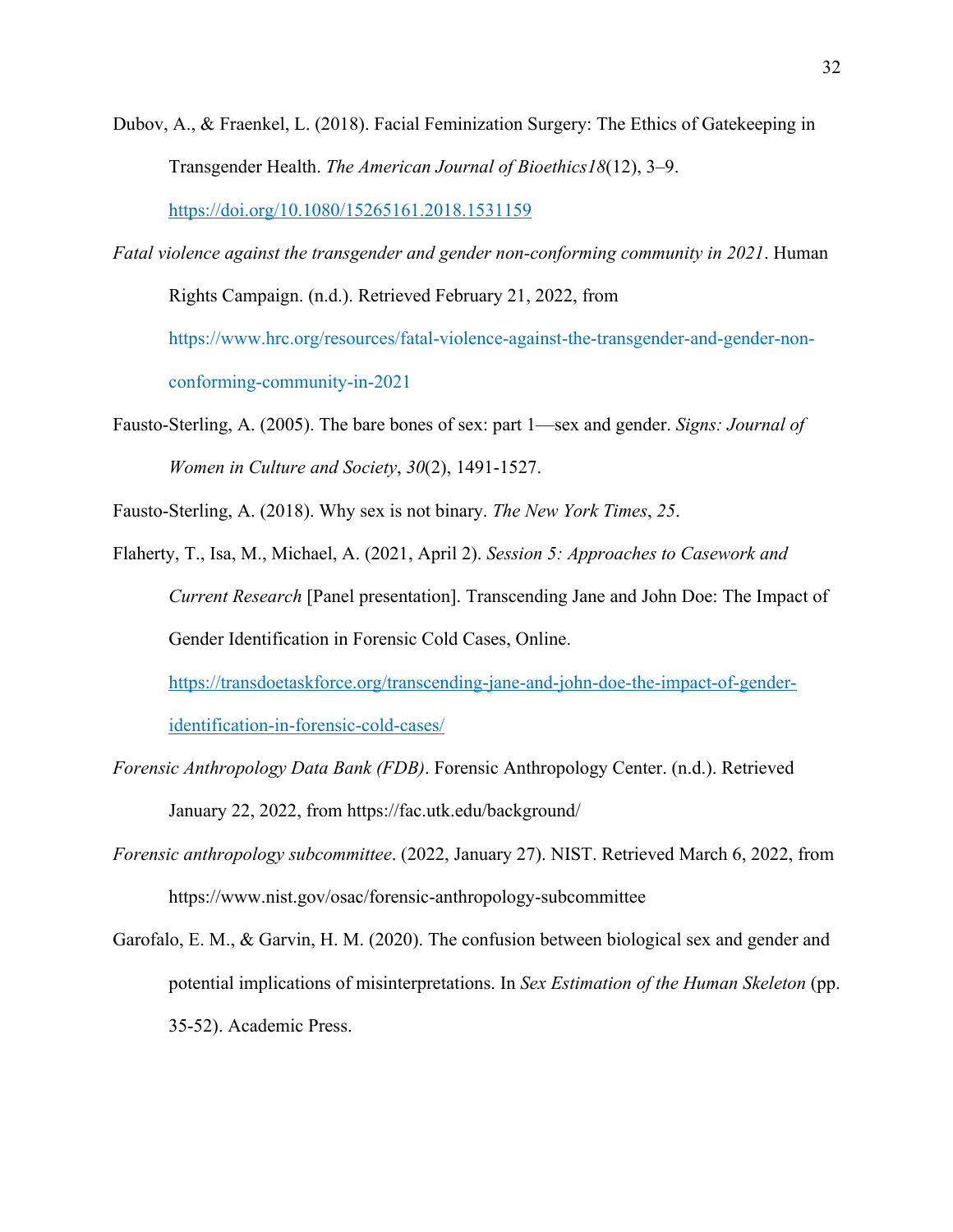- Garvin, H. M. (2020). Adult sex estimation from cranial morphological traits. In Alexandra Klales (Ed.), *Sex Estimation of the Human Skeleton*, (1), 95-112. Academic Press. doi:10.1016/B978-0-12-815767-1.00007-9
- Geller, P. L. (2019). The fallacy of the transgender skeleton. In Jane Buikstra (Ed.), *Bioarchaeologists Speak Out* (pp. 231-242). Springer Nature
- James SE, Herman JL, Rankin S, Keisling M, Mottet L, Ana M. *The Report of the 2015 U.S. Transgender Survey*. Washington, DC: National Center for Transgender Equality, 2016.
- Jantz, R. L., & Ousley, S. D. (2005). *FORDISC 3.1 Personal Computer Forensic Discriminant Functions*. Forensic Anthropology Center. Retrieved March 6, 2022, from https://fac.utk.edu/FORDISC-3-1-personal-computer-forensic-discriminant-functions/
- Jantz, R. L., & Ousley, S. D. (2020). Sexual dimorphism variation in FORDISC samples. In Alexandra Klales (Ed.), *Sex estimation of the human skeleton* (pp. 185-200). Academic Press.
- Jones, G. (2014). Not a yes or no question: critical perspectives on sex and gender in forensic anthropology. [unpublished master's thesis] Ontario, Canada: University of Windsor
- Kailas, M., Lu, H. M. S., Rothman, E. F., & Safer, J. D. (2017). Prevalence and types of genderaffirming surgery among a sample of transgender endocrinology patients prior to state expansion of insurance coverage. *Endocrine Practice*, *23*(7), 780-786.
- Khan, S. I., Hussain, M. I., Parveen, S., Bhuiyan, M. I., Gourab, G., Sarker, G. F., ... & Sikder, J. (2009). Living on the extreme margin: social exclusion of the transgender population (hijra) in Bangladesh. *Journal of Health, Population, and Nutrition*, *27*(4), 441.
- Kitzinger, C. (1999). Intersexuality: Deconstructing the sex/gender binary. *Feminism & Psychology*, *9*(4), 493-498.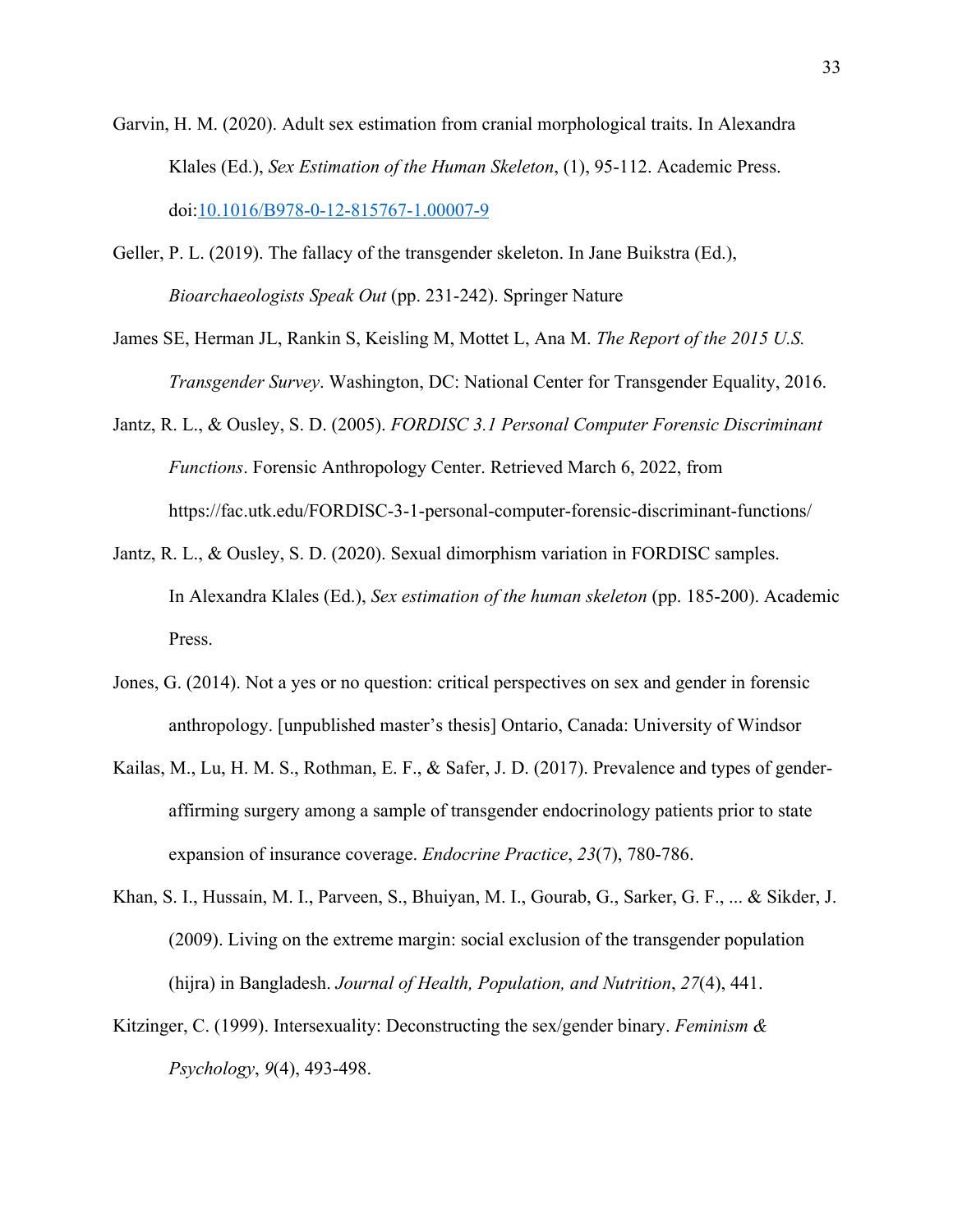- Klales, A. R. (2013). Current practices in forensic anthropology for sex estimation in unidentified, adult individuals. In: *Proceedings of the 65th annual meeting of the American Academy of Forensic Sciences; 2013 Feb 18-23,* Washington, DC, Colorado Springs, CO: American Academy of Forensic Sciences, 19(H81), 439-440.
- Klales, A. R. (2020). Introduction to sex estimation and this volume. In Alexandra Klales (Ed.), *Sex estimation of the human skeleton*, xxxi-xli.Academic Press.
- Klales, A. R. (2020). Sex estimation using pelvis morphology. In Alexandra Klales (Ed.), *Sex estimation of the human skeleton*, 75-93. Academic Press.
- Klales, A. R., Ousley, S. D., & Passalacqua, N. V. (2020). Statistical approaches to sex estimation. In Alexandra Klales (Ed.), *Sex estimation of the human skeleton*, 203-217. Academic Press.
- Klales, A. R., Ousley, S. D., & Vollner, J. M. (2012). A revised method of sexing the human innominate using Phenice's nonmetric traits and statistical methods. *American Journal of Physical Anthropology*, *149*(1), 104-114.
- Krishan, K., Chatterjee, P. M., Kanchan, T., Kaur, S., Baryah, N., & Singh, R. K. (2016). A review of sex estimation techniques during examination of skeletal remains in forensic anthropology casework. *Forensic Science International*, *261*, 165-e1.
- Messer, D. L., & Getz, S. M. (2020). Effect of sex misclassification on the skeletal biological profile. In Alexandra Klales (Ed.), *Sex Estimation of the Human Skeleton*, 53-72. Academic Press.
- Monro, S. (2019). Non-binary and genderqueer: An overview of the field. *International Journal of Transgenderism*, *20*(2-3), 126-131.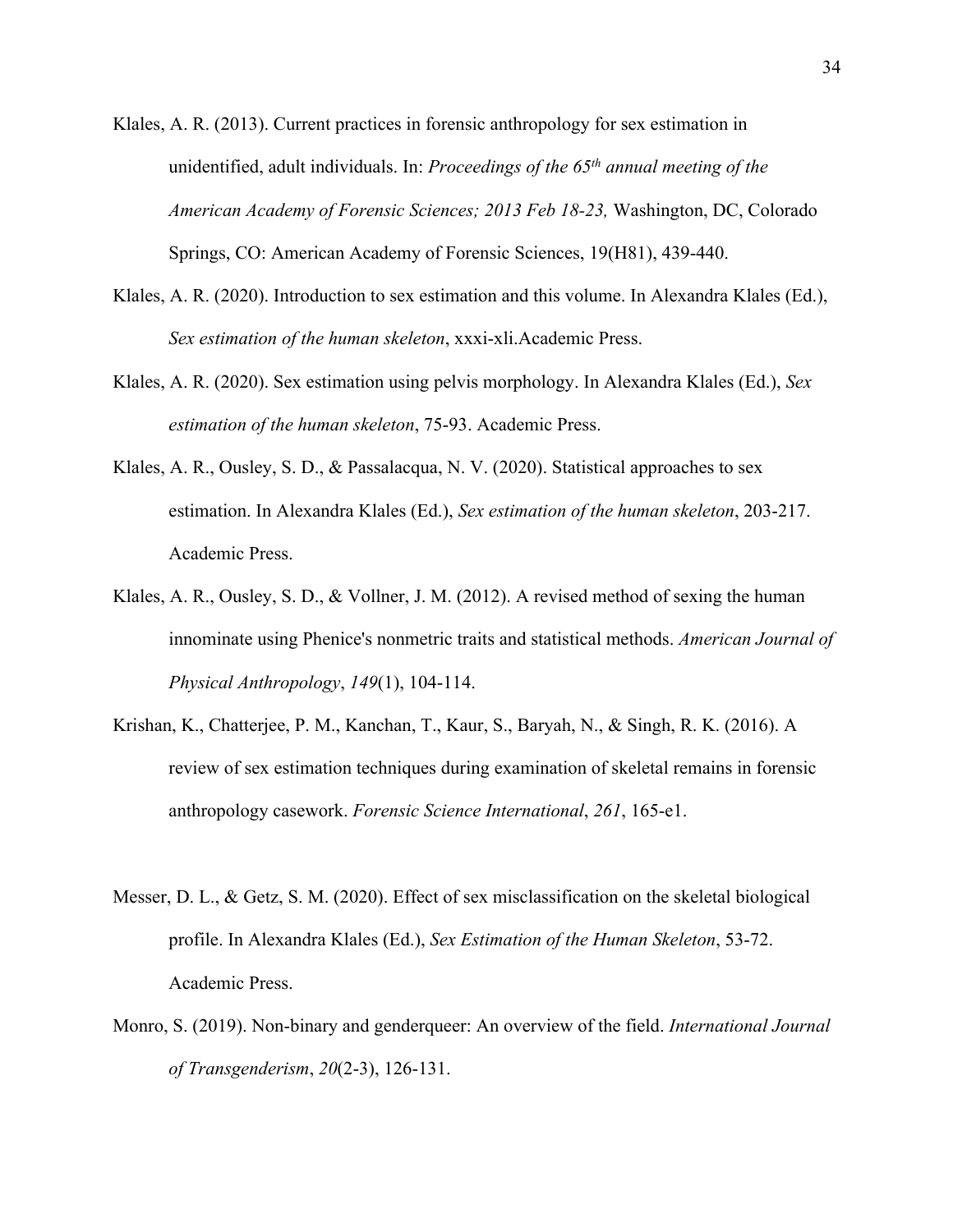- Nakhaeizadeh, S., Dror, I. E., & Morgan, R. M. (2014). Cognitive bias in forensic anthropology: visual assessment of skeletal remains is susceptible to confirmation bias. *Science & Justice*, *54*(3), 208-214.
- Nakhaeizadeh, S., Dror, I. E., & Morgan, R. M. (2020). Cognitive bias in sex estimation: The influence of context on forensic decision-making. In Alexandra Klales (Ed.), *Sex Estimation of the Human Skeleton*, 327-342. Academic Press.
- Naves, A. W. (2022, February 23). *Is South Florida "Julie Doe" Closer to being Identified after 33 Years?* Medium. Retrieved March 3, 2022, from https://medium.com/darkaberrations/is-south-florida-julie-doe-closer-to-being-identified-after-33-yearsf989b3f2c3a7
- Pryzgoda, J., & Chrisler, J. C. (2000). Definitions of gender and sex: The subtleties of meaning. *Sex Roles*, *43*(7), 553-569.
- Vasu Reddy & Judith Butler PhD (2004) Troubling genders, subverting identities: interview with Judith Butler, Agenda, 18:62, 115-123.

https://doi.org/10.1080/10130950.2004.9676210

- Richards, C., Bouman, W. P., Seal, L., Barker, M. J., Nieder, T. O., & T'Sjoen, G. (2016). Nonbinary or genderqueer genders. *International Review of Psychiatry*, *28*(1), 95-102.
- Schagen, S. E., Wouters, F. M., Cohen-Kettenis, P. T., Gooren, L. J., & Hannema, S. E. (2020). Bone development in transgender adolescents treated with GnRH analogues and subsequent gender-affirming hormones. *The Journal of Clinical Endocrinology & Metabolism*, *105*(12), e4252-e4263.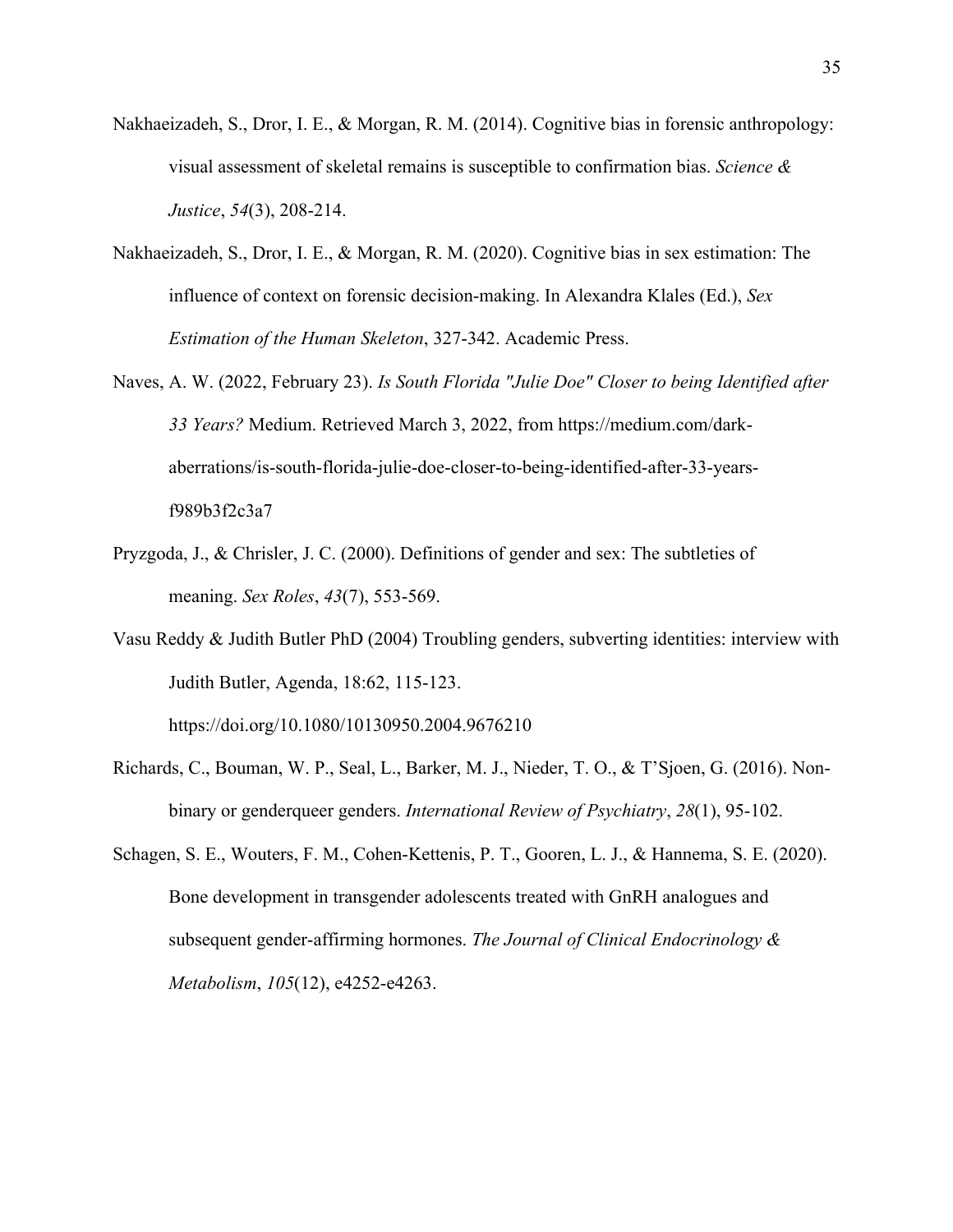- Schall, J. L., Rogers, T. L., & Deschamps-Braly, J. C. (2020). Breaking the binary: The identification of trans-women in forensic anthropology. *Forensic Science International*, *309*, 110220.
- Scientific Working Group for Forensic Anthropology (SWGANTH). (2010). *Sex assessment*. Washington, DC: Federal Bureau of Investigation Laboratory, US Department of Justice.
- Sheppard, M., & Mayo Jr, J. B. (2013). The social construction of gender and sexuality: Learning from two spirit traditions. *The Social Studies*, *104*(6), 259-270.
- Spradley, M. K., & Jantz, R. L. (2011). Sex estimation in forensic anthropology: skull versus postcranial elements. *Journal of Forensic Sciences*, *56*(2), 289-296.
- Stotzer, R. L. (2009). Violence against transgender people: A review of United States data. *Aggression and Violent Behavior*, *14*(3), 170-179.
- Tallman, S., Kincer, C. D., & Plemons, E. D. (2021). Centering transgender individuals in forensic anthropology and expanding binary sex estimation in casework and research. *Forensic Anthropology*.
- Tdtf. (2021, November 19). *A message to citizen sleuth allies*. Trans Doe Task Force. Retrieved February 21, 2022, from https://transdoetaskforce.org/a-message-to-citizen-sleuth-allies/
- Tdtf. (2021, November 19). *The incredible postmortem journey of "transgender Julie Doe"*. Trans Doe Task Force. Retrieved March 3, 2022, from https://transdoetaskforce.org/theincredible-postmortem-journey-of-transgender-julie-doe/
- Thomas, R. M. (2020). Sex determination using DNA and its impact on biological anthropology. In Alexandra Klales (Ed.), *Sex Estimation of the Human Skeleton*, 343-350. Academic Press.